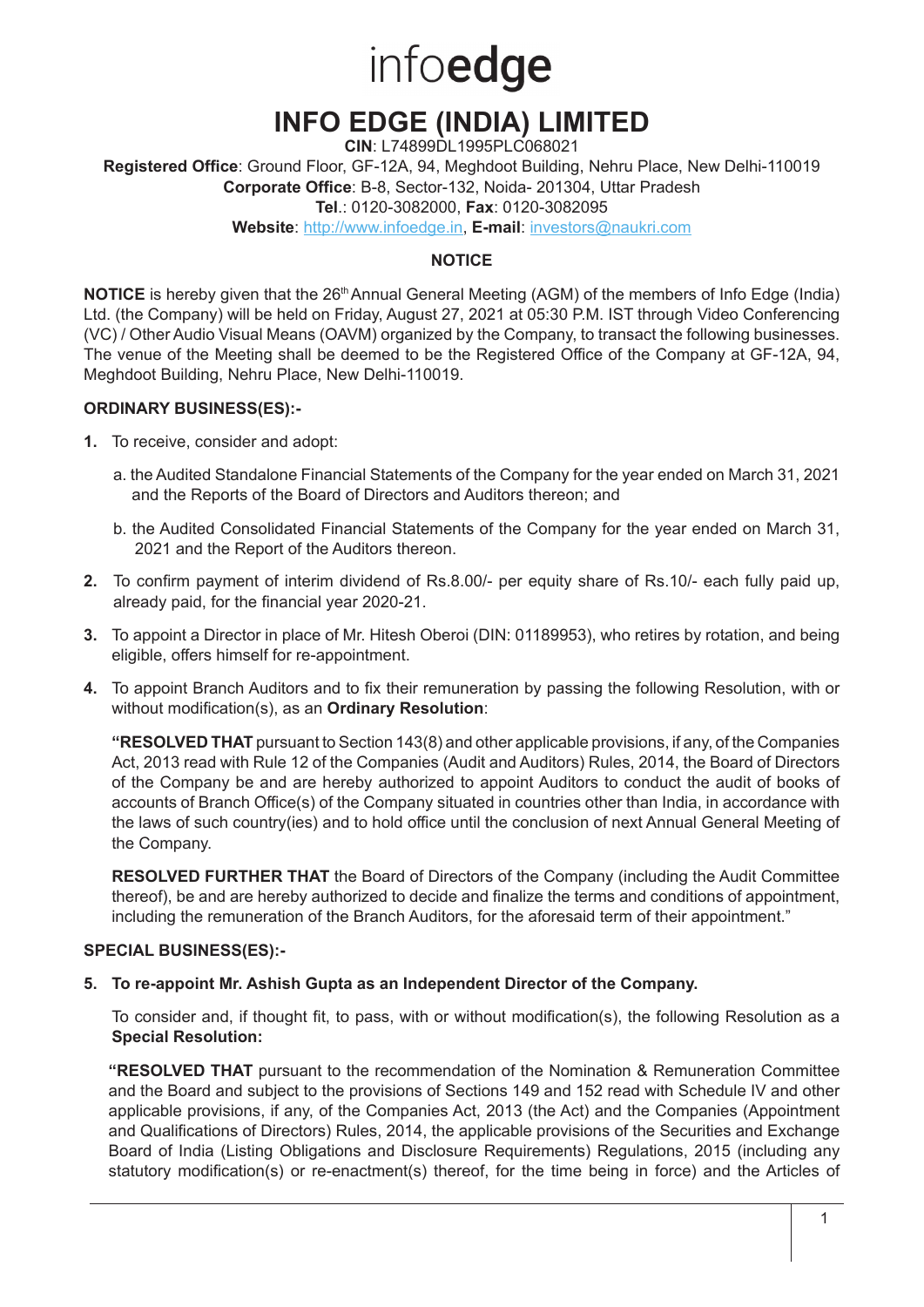Association of the Company, Mr. Ashish Gupta (DIN: 00521511), who was appointed as an Independent Director with effect from July 21, 2017 for a term of 5 (five) consecutive years by the shareholders in their Annual General Meeting held on July 24, 2018, and who holds office of Independent Director up to July 20, 2022 and being eligible, and in respect of whom the Company has received a notice in writing under Section 160 of the Act from a member proposing his candidature for the office of Independent Director, be and is hereby re-appointed as an Independent Director of the Company, not liable to retire by rotation, and to hold office for a second term of 4 (four) consecutive years on the Board of the Company effective from July 21, 2022 to July 20, 2026.

**RESOLVED FURTHER THAT** the Board or any Committee thereof, be and is hereby authorized to do all such acts, deeds, matters and things, as may be required to give effect to this resolution and to do all things incidental and ancillary thereto."

#### **6. To consider and approve the Continuation of Ms. Bala C Deshpande as a Non-Executive Director of the Company.**

To consider and, if thought fit, to pass, with or without modification(s), the following Resolution as an **Ordinary Resolution:**

"**RESOLVED THAT** pursuant to Section 152 and other applicable provisions of the Companies Act, 2013 and the Companies (Appointment and Qualifications of Directors) Rules, 2014, the applicable provisions of the Securities and Exchange Board of India (Listing Obligations and Disclosure Requirements) Regulations, 2015, (including any statutory modification(s) or re-enactment thereof for the time being in force), based on the recommendation of the Nomination & Remuneration Committee and the Board of Directors and in respect of whom the Company has received a notice in writing under Section 160 of the Act from a member proposing her candidature for the office of Non-Executive Director, approval of the members of the Company be and is hereby accorded for continuation of Ms. Bala C Deshpande (DIN: 00020130) as a Non-Executive Director, liable to retire by rotation, on the Board of the Company for 1 (one) year effective from April 01, 2022 till March 31, 2023, after expiry of her present tenure as an Independent Director.

**RESOLVED FURTHER THAT** the Board or any Committee thereof, be and is hereby authorized to do all such acts, deeds, matters and things, as may be required to give effect to resolution and to do all things incidental and ancillary thereto."

> By Order of the Board For **Info Edge (India) Ltd.**

> > Sd/-

**MM Jain**  Place: Noida **SVP- Secretarial & Company Secretary**  Date: July 05, 2021 **Membership No: F9598** 

#### **NOTES:**

**1. As the AGM shall be conducted through VC/OAVM, the facility for appointment of Proxy by the Members is not available for this AGM and hence the Proxy Form, Attendance Slip and Route Map are not annexed to this Notice.** 

Corporate members intending to send their authorised representatives to attend the AGM pursuant to Section 113 of the Companies Act, 2013 (the "Act"), are requested to send to the Company, a certified copy (in PDF/ JPG Format) of the relevant Board Resolution/Authority letter etc. authorizing its representatives to attend the AGM, by e-mail to investors@naukri.com.

Members attending the AGM through VC/OAVM shall be reckoned for the purpose of quorum under Section 103 of the Act.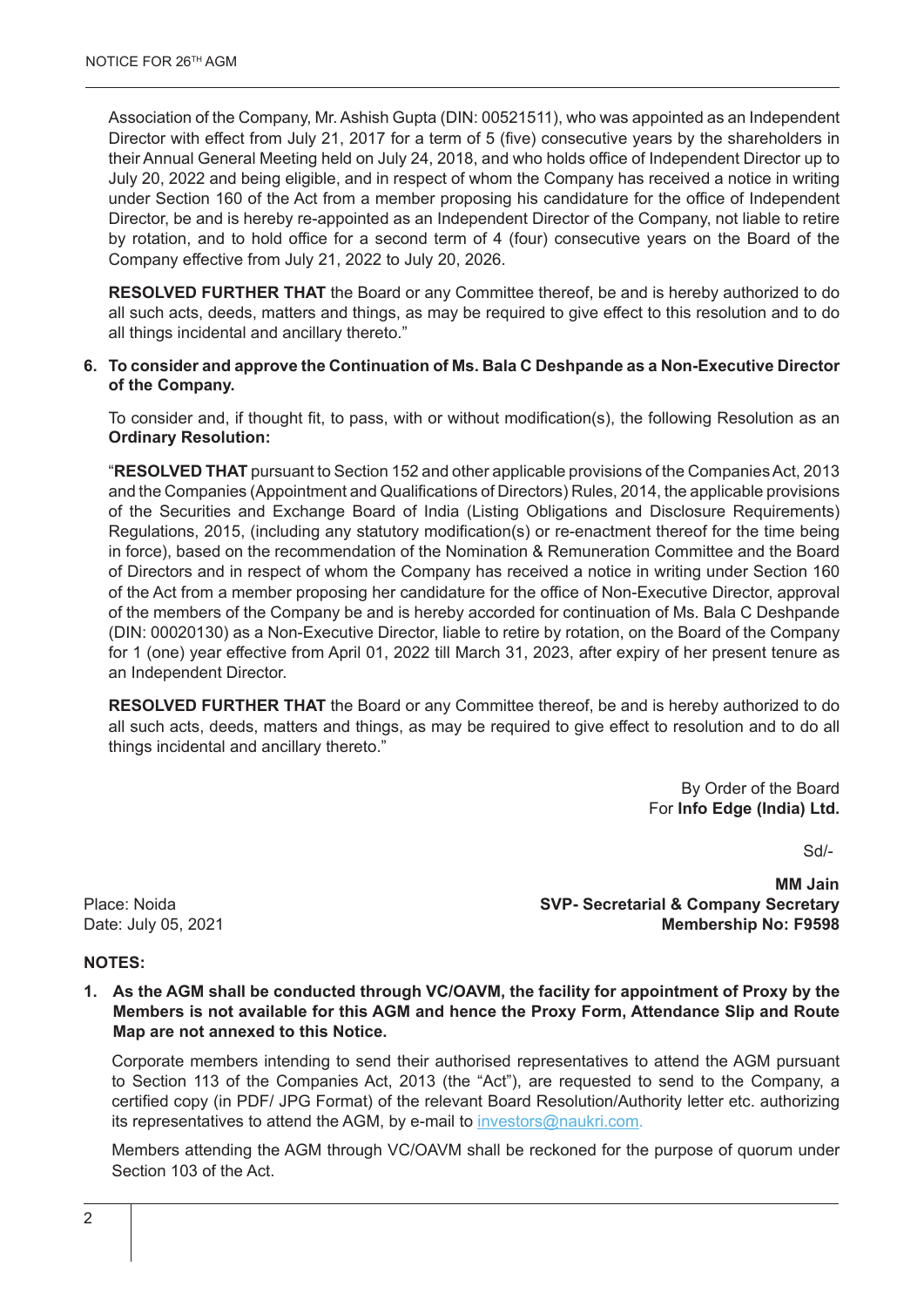- 2. An Explanatory Statement pursuant to Section 102(1) of the Act, is annexed hereto.
- 3. The Board of Directors have considered and decided to include the Item nos. 5 & 6 given above as Special Business in the forthcoming AGM, as they are unavoidable in nature.
- 4. In view of the continuing lockdown restrictions on the movement of people at several places in the country, due to outbreak of second wave of COVID-19 pandemic, pursuant to the General Circular numbers 14/ 2020 dated April 08, 2020, Circular No. 17/2020 dated April 13, 2020, Circular No. 20/2020 dated May 5, 2020, Circular No. 22/2020 dated June 15, 2020, Circular No. 33/2020 dated September 28, 2020, Circular No. 39/2020 dated December 31, 2020 and Circular No. 02/2021 dated January 13, 2021 (MCA Circulars) and Circular No. SEBI/HO/CFD/CMD1/CIR/P/2020/79 dated May 12, 2020 and Circular No. SEBI/HO/CFD/CMD2/CIR/P/2021/11 dated January 15, 2021 issued by the Securities and Exchange Board of India (SEBI) (hereinafter collectively referred to as "the Circulars"),Companies are allowed to conduct the AGM through VC or OAVM during the calendar year 2021.
- 5. The Register of Members and Share Transfer Books shall remain closed from Saturday, August 21, 2021 to Friday, August 27, 2021 (both days inclusive).
- 6. Interim dividend at the rate of Rs. 8.00/- per equity share fully paid up for the year ended March 31, 2021 as paid on July 05, 2021 is subject to confirmation of shareholders at this AGM.
- 7. In case of joint holders attending the meeting, only such joint holder who is higher in the order of names will be entitled to vote.
- 8. All documents referred to in the Notice along with Register of Directors and Key Managerial Personnel & Shareholding, Register of Contracts and Arrangements in which directors are interested and Certificate from Statutory Auditors of the Company certifying that the implementation of ESOP Scheme is in accordance with the SEBI (Share Based Employee Benefits) Regulations, 2014, will be available for inspection in electronic mode. Members can inspect the same by sending an e-mail to investors@ naukri.com.
- 9. Members intending to require information about financial statements to be explained at the meeting are requested to write to the Company at least ten days in advance of the AGM at investors@naukri. com.
- 10. M/s. S.R. Batliboi & Associates LLP, Chartered Accountants (FRN: 101049W/E300004) were appointed as the Statutory Auditors of the Company in the 22nd Annual General Meeting of the Company for carrying out the audit of the financial statements of the Company for the financial years 2017-18 to 2021-22 subject to ratification by members at every Annual General Meeting. The Companies (Amendment) Act, 2017, effective May 7, 2018 had done away with the requirement of annual ratification of appointment of Statutory Auditor. However, as a measure of good corporate governance practice, the Company had put the matter before shareholders in the 23<sup>rd</sup> Annual General Meeting for seeking their approval for ratification of appointment of the Statutory Auditors for the Financial Year ended March 31, 2019. Members also affirmed that in accordance with the amended Section 139 of the Act, the appointment of M/s. S.R. Batliboi & Associates LLP, Chartered Accountants, as the Statutory Auditors of the Company, shall not require any annual ratification for remaining period of their appointment from the conclusion of Twenty-Fourth Annual General Meeting till the conclusion of Twenty-Seventh Annual General Meeting of the Company. Accordingly, you will notice that the ordinary business item relating to appointment/ ratification of the appointment of Auditors is not part of this Notice.
- 11. Information under Regulation 36 of the SEBI (Listing Obligations and Disclosure Requirements) Regulations, 2015 and Secretarial Standard-2 in respect of Directors seeking appointment/reappointment at the AGM (Item nos. 3,5 & 6 of the Notice) is given in Annexure-A hereinafter.
- 12. Members holding shares in dematerialized mode are requested to intimate all changes with respect to their bank details, mandate, nomination, power of attorney, change of address, e-mail address, change in name etc. to their Depository Participant. These changes will be automatically reflected in the Company's records which will help the Company to provide efficient and better services to the members.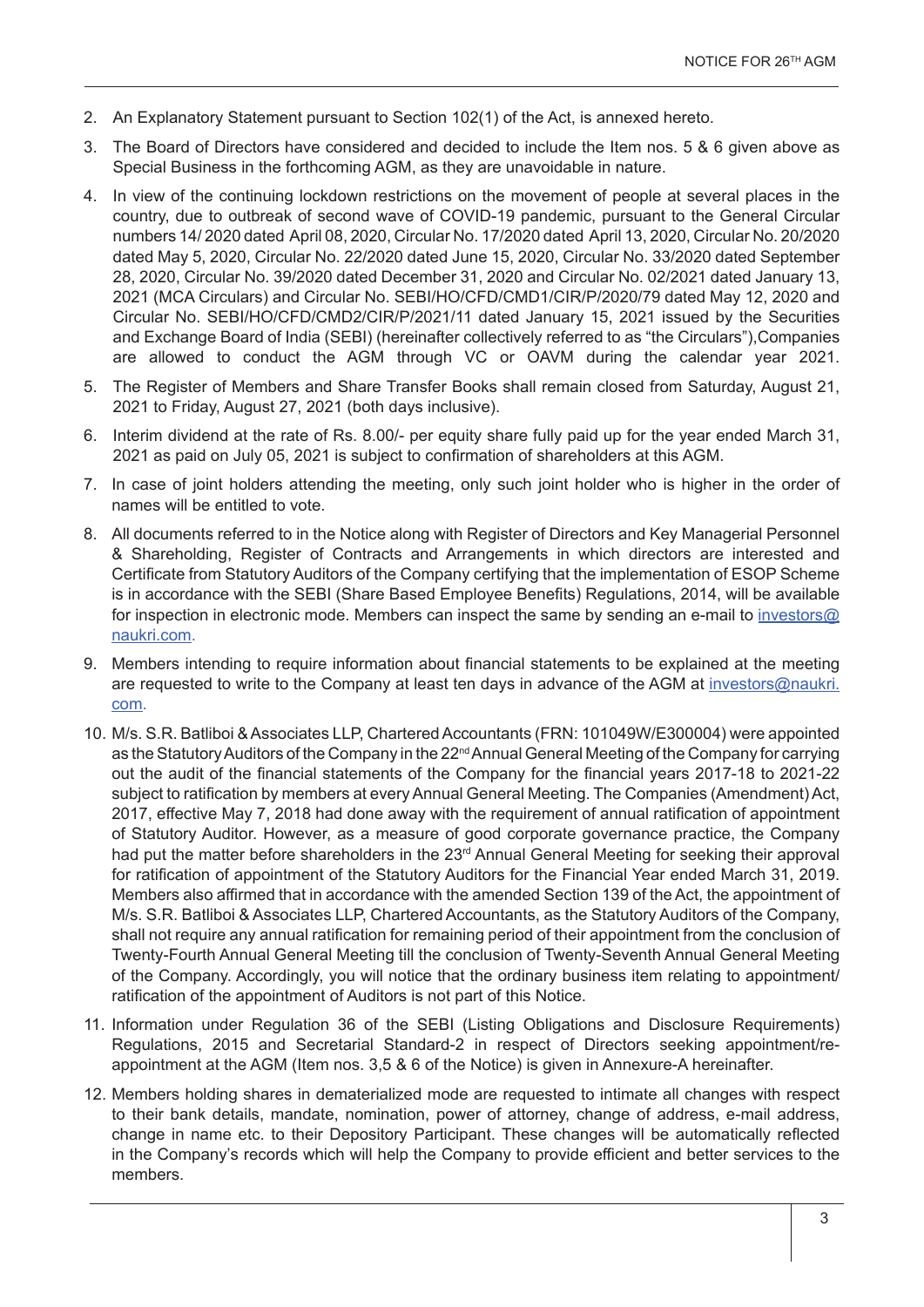- 13. Members holding shares in physical form are requested to intimate all changes with respect to their bank details, mandate, nomination, power of attorney, change of address, e-mail address, change in name etc. immediately to the Company/RTA, namely M/s. Link Intime India Pvt. Ltd.
- 14. Non-resident Indian shareholders are requested to inform about the following to the Company or its Share Transfer Agent or the concerned Depository Participant, as the case may be, immediately of:
	- a) The change in the residential status on return to India for permanent settlement.
	- b) The particulars of the NRE Account with a Bank in India, if not furnished earlier.
- 15. Those members who have so far not encashed their dividend warrants for the below mentioned financial years, may claim or approach the Company for the payment thereof as the same will be transferred to the "Investor Education and Protection Fund" of the Central Government pursuant to Section 125 of the Act, after the respective dates mentioned there against. Kindly note that after such transfer, the members will not be entitled to claim such dividend from the Company.

| <b>Financial Year Ended</b> | Date on which unpaid dividend<br>become due for transfer |
|-----------------------------|----------------------------------------------------------|
| 31.03.2014                  | 17.08.2021                                               |
| 31.03.2015(I)               | 15.11.2021                                               |
| 31.03.2015                  | 26.08.2022                                               |
| 31.03.2016(I)               | 05.12.2022                                               |
| 31.03.2016(I)(Second)       | 11.04.2023                                               |
| 31.03.2016                  | N A                                                      |
| 31.03.2017(I)               | 26.11.2023                                               |
| 31.03.2017(I)(Second)       | 23.03.2024                                               |
| 31.03.2017                  | 20.08.2024                                               |
| 31.03.2018(I)               | 30.11.2024                                               |
| 31.03.2018(I)(Second)       | 02.03.2025                                               |
| 31.03.2018                  | 23.08.2025                                               |
| 31.03.2019(I)               | 29.11.2025                                               |
| 31.03.2019(I)(Second)       | 28.02.2026                                               |
| 31.03.2019                  | 12.09.2026                                               |
| 31.03.2020(I)               | 11.12.2026                                               |
| 31.03.2020(I)(Second)       | 11.03.2027                                               |

Attention of the members is drawn to the provisions of Section 124(6) of the Act which requires a company to transfer, in the name of IEPF Authority, all shares in respect of which dividend has not been paid or claimed for 7 (seven) consecutive years or more. In accordance with the aforesaid provision of the Act read with the Investor Education and Protection Fund Authority (Accounting, Audit, Transfer and Refund) Rules, 2016, as amended, the Company, after following the prescribed procedure in accordance with the said Rules, transferred all shares in respect of which dividend declared has not been paid or claimed by the members for 7 (seven) consecutive years or more. Members are advised to visit the web-link: http://infoedge.in/ir-unpaid-unclaimed-dividends.asp to ascertain details of shares so transferred in the name of IEPF Authority.

To claim the shares transferred to IEPF, the claimant member is required to download the Form IEPF-5 from www.mca.gov.in and fill it offline. After successful pre-scrutiny of the E-form, it is required to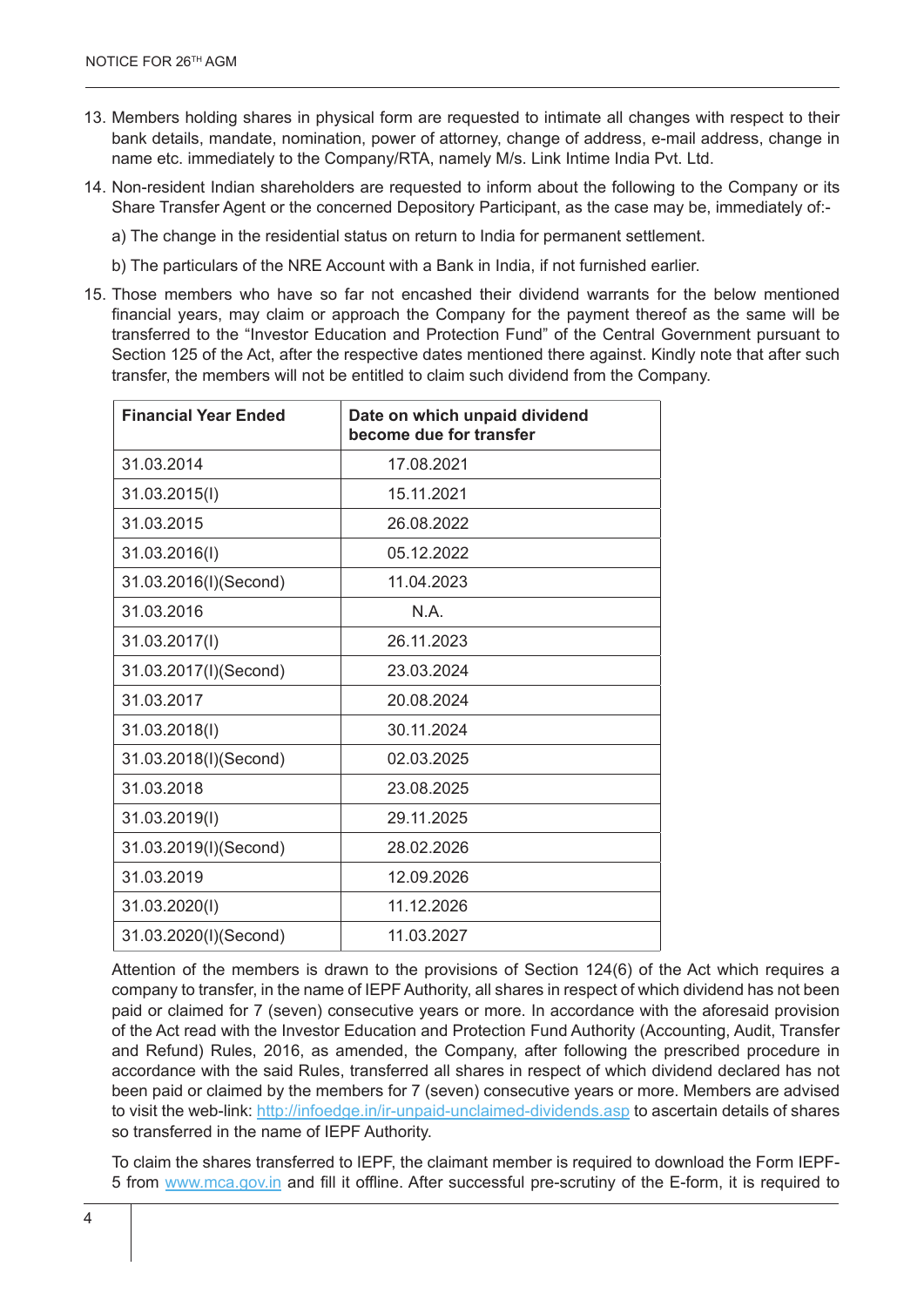be uploaded on the MCA website. After filing of the Form online, the claimant is required to send the duly filled E-form with his signature along with other required Annexures to the Company at its registered office address in an envelope marked as "claim for refund from IEPF Authority" for initiating the verification for claim. The Nodal officer of the Company shall verify the documents and send its report to the IEPF authority who shall upon due satisfaction transfer the shares to the account of the claimant member.

# 16. **Process for dispatch of Annual Report and registration of email id for obtaining copy of Annual Report**

In compliance with the aforementioned MCA and SEBI Circulars, Notice of the AGM along with the Annual Report 2020-21 is being sent only through electronic mode to those Members whose email addresses are registered with the Company/Depository Participant. Members may note that the Notice and Annual Report 2020-21 will also be available on the Company's website www.infoedge. in, websites of the Stock Exchanges i.e. BSE Limited and National Stock Exchange of India Limited at www.bseindia.com and www.nseindia.com respectively, and on the website of National Securities Depository Limited (NSDL) https://www.evoting.nsdl.com.

The members of the Company are requested to send their request for registration of email address following the procedure given below for the purpose of receiving the AGM Notice alongwith Annual Report 2020-21.

You may temporarily get your email address registered with the Company's RTA by clicking the link: https://linkintime.co.in/EmailReg/Email\_Register.html and following the registration process as guided thereafter. In case of any queries, shareholder may write to **rnt.helpdesk@linkintime.co.in**, under Help section or Call on Tel no.: 022 – 49186000.

For permanent registration of email address, the shareholders are however requested, in respect of electronic holdings, to register their email address with the Depository through the concerned Depository Participants with whom you hold your demat account. In respect of physical holding, please send your email address for registration to the Registrar & Share Transfer Agents of the Company, M/s Link Intime India Pvt. Ltd. at https://linkintime.co.in/EmailReg/Email\_Register.html providing Folio No., name of the shareholder, scanned copy of the share certificate (front & back), PAN (Self attested scanned copy of PAN card), AADHAR (self-attested scanned copy of Aadhar Card).

Those shareholders who have already registered their email addresses are requested to keep their email addresses validated with their Depository Participants/RTA to enable servicing of communication and documents electronically. In case of any queries, shareholder may write either to the Company at investors@naukri.com or to the RTA at aforesaid email id provided above.

Registering e-mail address will help in better communication between the Company and you as an esteemed stakeholder and most importantly will reduce use of paper also contributing towards green environment.

# 17. **Procedure for joining the AGM through VC/OAVM**

NSDL will be providing facility for voting through Remote E-Voting, for participation in the  $26<sup>th</sup>$  AGM through VC/OAVM facility and e-Voting during the 26<sup>th</sup> AGM.

The Members can join the AGM in the VC/OAVM mode 15 minutes before and after the scheduled time of the commencement of the Meeting by following the procedure mentioned in the Notice. The facility of participation at the AGM through VC/OAVM will be made available for 1000 members on first come first served basis. This will not include large Shareholders **(Shareholders holding 2% or more shareholding)**, Promoters, Institutional Investors, Directors, Key Managerial Personnel, the Chairpersons of the Audit Committee, Nomination and Remuneration Committee and Stakeholders Relationship Committee, Auditors etc. who are allowed to attend the AGM without restriction on account of first come first served basis.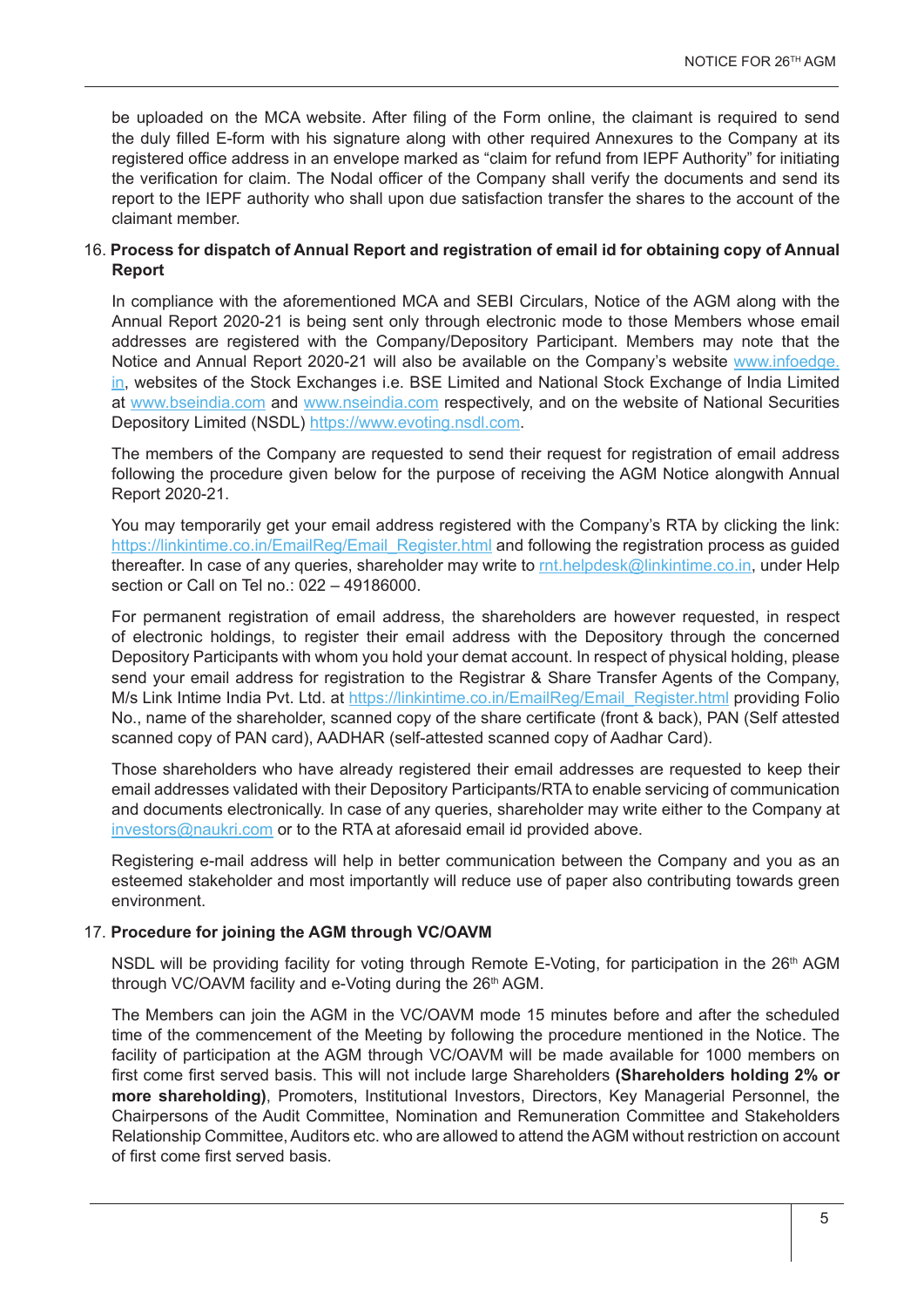# **Procedure to raise questions/seek clarifications with respect to Annual Report at the ensuing 26th AGM:**

Members can submit their questions in advance from their registered email address, mentioning their name, DP ID and Client ID number/folio number and mobile number, to reach the Company's email address i.e. investors@naukri.com atleast 48 hours in advance before the start of the AGM i.e. by August 25, 2021 by 05:30 P.M. IST. Such questions by the Members shall be taken up during the meeting and replied by the Company suitably.

Members, who would like to ask questions during the AGM, need to register themselves as a speaker by sending their request from their registered email address mentioning their name, DP-ID and Client-ID number/folio number and mobile number, to reach the Company's email address i.e. investors@ naukri.com atleast 48 hours in advance before the start of the AGM i.e. August 25, 2021 by 05:30 P.M. IST. Those Members who have registered themselves as a speaker shall be allowed to express their views or ask questions during the AGM.

The Company reserves the right to restrict the number of questions and number of speakers, depending on the availability of time for the AGM.

- 18. Members holding shares in electronic mode are therefore requested to ensure to keep their email addresses updated with the depository participants. Members holding shares in physical mode are also requested to update their email addresses by writing to the RTA of the Company quoting their folio number(s).
- 19. SEBI has mandated the submission of Permanent Account Number (PAN) by every participant in securities market. Members holding shares in electronic form are, therefore, requested to submit the PAN to their depository participants with whom they are maintaining their demat accounts. Members holding shares in physical form are requested to submit their PAN details to the RTA of the Company.
- 20. SEBI has mandated that securities of listed companies can be transferred only in dematerialized form w.e.f. April 1, 2019. Accordingly, the Company / RTA has stopped accepting any fresh lodgement of transfer of shares in physical form. Members holding shares in physical form are advised to avail of the facility of dematerialization.
- 21. To prevent fraudulent transactions, members are advised to exercise due diligence and notify the Company of any change in address or of staying abroad or demise of any member as soon as possible. Members are also advised not to leave their de-mat account(s) dormant for long. Periodic statement of holdings should be obtained from the concerned Depository Participants and holdings should be verified.

#### 22. **Voting through electronic means:**

All the shareholders of the Company including retail individual investors, institutional investors, etc. are encouraged to attend and vote in the AGM to be held through VC/OAVM.

- I. In compliance with the provisions of Section 108 of the Act read with Rule 20 of Companies (Management and Administration) Rules, 2014 and Regulation 44 of the SEBI (Listing Obligations and Disclosure Requirements) Regulations, 2015 (including any statutory modification(s) and/ or reenactment(s) thereof for the time being in force) and the Circulars, members are provided with the following alternatives by which they may cast their votes:
	- (i) by electronic means through the Remote E-Voting platform provided by the National Securities Depository Limited (NSDL). The Remote E-Voting period will commence on Monday, August 23, 2021 at (9:00 A.M. IST) and will end on Thursday, August 26, 2021 at (5:00 P.M. IST). The Remote E-Voting module will be disabled by NSDL for voting thereafter.

#### **The instructions for Remote E-voting are as under:**

The way to vote electronically on NSDL e-Voting system consists of "Two Steps" which are mentioned below: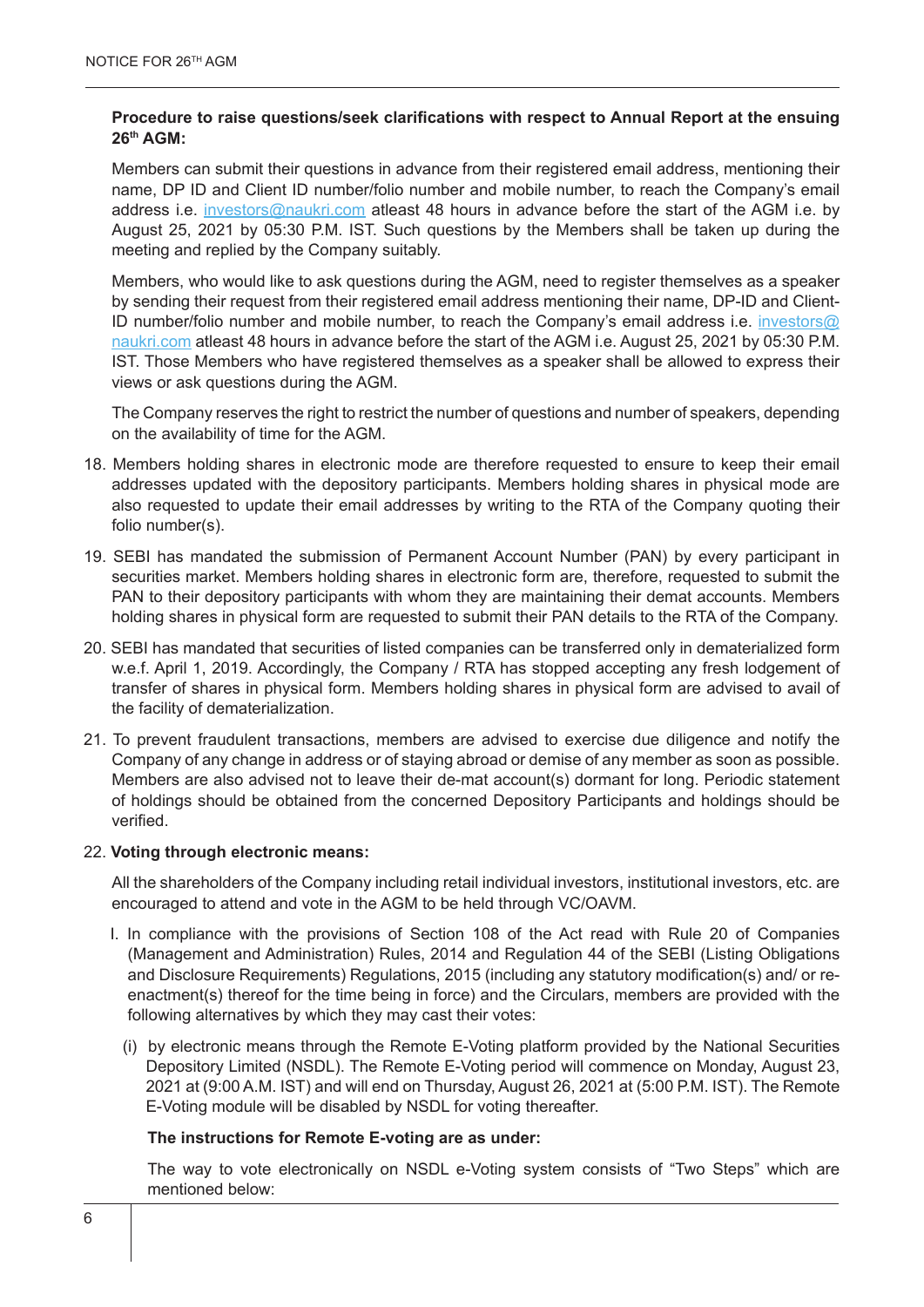# **Step 1: Log-in to NSDL e-Voting system.**

**Step 2: Cast your vote electronically and join General Meeting on NSDL e-Voting system. Details on Step 1 are mentioned below:**

# **A) Login method for e-Voting and joining virtual meeting for Individual shareholders holding securities in demat mode**

In terms of SEBI circular dated December 9, 2020 on e-Voting facility provided by Listed Companies, Individual shareholders holding securities in demat mode are allowed to vote through their demat account maintained with Depositories and Depository Participants. Shareholders are advised to update their mobile number and email Id in their demat accounts in order to access e-Voting facility.

| Type of<br><b>Login Method</b><br>shareholders                                                                                                                                                                                                                                                                                                                                                                                                                                                                                                                                                                                                                                                                                                                                                                                                                                                                                |  |
|-------------------------------------------------------------------------------------------------------------------------------------------------------------------------------------------------------------------------------------------------------------------------------------------------------------------------------------------------------------------------------------------------------------------------------------------------------------------------------------------------------------------------------------------------------------------------------------------------------------------------------------------------------------------------------------------------------------------------------------------------------------------------------------------------------------------------------------------------------------------------------------------------------------------------------|--|
| If you are already registered for NSDL IDeAS facility, please visit the<br>1.<br>e-Services website of NSDL. Open web browser by typing the following URL:<br>https://eservices.nsdl.com/ either on a Personal Computer or on a mobile.<br>Once the home page of e-Services is launched, click on the "Beneficial<br>Owner" icon under "Login" which is available under "IDeAS" section. A<br>new screen will open. You will have to enter your User ID and Password.<br>After successful authentication, you will be able to see e-Voting services.<br>Click on "Access to e-Voting" under e-Voting services and you will be able<br>to see e-Voting page. Click on options available against company name<br>or e-Voting service provider - NSDL and you will be re-directed to NSDL<br>e-Voting website for casting your vote during the remote e-Voting period or<br>joining virtual meeting & voting during the meeting. |  |
| 2. If the user is not registered for IDeAS e-Services, option to register is available<br>at https://eservices.nsdl.com. Select "Register Online for IDeAS" Portal<br>or click at https://eservices.nsdl.com/SecureWeb/IdeasDirectReg.jsp                                                                                                                                                                                                                                                                                                                                                                                                                                                                                                                                                                                                                                                                                     |  |
| Visit the e-Voting website of NSDL. Open web browser by typing the following<br>3.<br>URL: https://www.evoting.nsdl.com/ either on a Personal Computer or on a<br>mobile. Once the home page of e-Voting system is launched, click on the<br>icon "Login" which is available under 'Shareholder/Member' section. A new<br>screen will open. You will have to enter your User ID (i.e. your sixteen digit<br>demat account number held with NSDL), Password/OTP and a Verification<br>Code as shown on the screen. After successful authentication, you will be<br>redirected to NSDL Depository site wherein you can see e-Voting page.<br>Click on options available against company name or e-Voting service<br>provider - NSDL and you will be redirected to e-Voting website of NSDL<br>for casting your vote during the remote e-Voting period or joining virtual<br>meeting & voting during the meeting.                |  |
| 1.<br>Existing users who have opted for Easi / Easiest, they can login through<br>their user id and password. Option will be made available to reach e-Voting<br>page without any further authentication. The URL for users to login to Easi /<br>Easiest are https://web.cdslindia.com/myeasi/home/login or www.cdslindia.<br>com and click on New System Myeasi.<br>After successful login of Easi/Easiest the user will be also able to see the<br>2.<br>E-Voting Menu. The Menu will have links of e-Voting service provider i.e.<br>NSDL. Click on NSDL to cast your vote.<br>3. If the user is not registered for Easi/Easiest, option to register is available at<br>https://web.cdslindia.com/myeasi/Registration/EasiRegistration                                                                                                                                                                                    |  |
|                                                                                                                                                                                                                                                                                                                                                                                                                                                                                                                                                                                                                                                                                                                                                                                                                                                                                                                               |  |

Login method for Individual shareholders holding securities in demat mode is given below: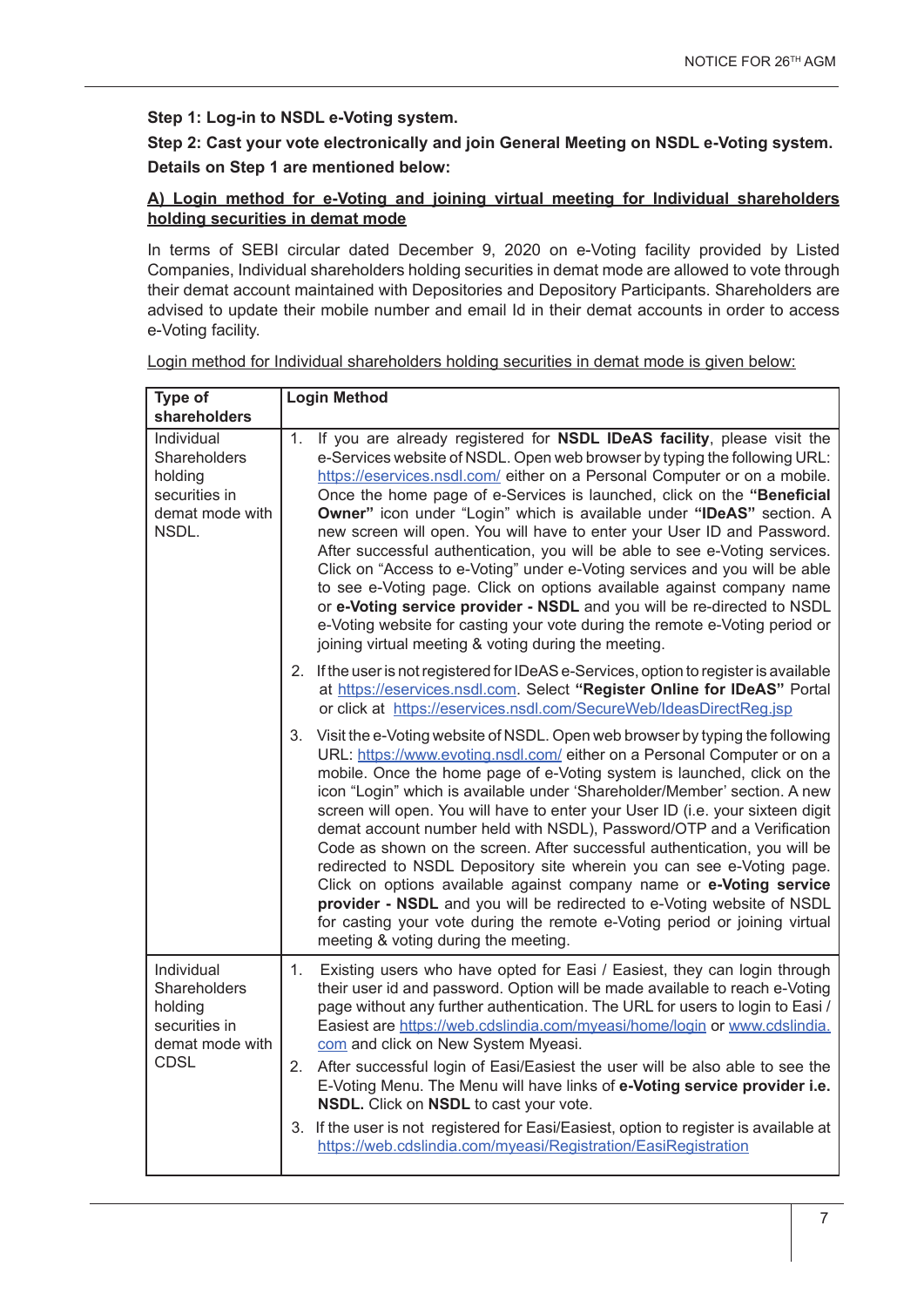|                     | Alternatively, the user can directly access e-Voting page by providing demat<br>4.<br>Account Number and PAN No. from a link in www.cdslindia.com home page.<br>The system will authenticate the user by sending OTP on registered Mobile<br>& Email as recorded in the demat Account. After successful authentication,<br>user will be provided links for the respective ESP i.e. <b>NSDL</b> where the<br>e-Voting is in progress. |
|---------------------|--------------------------------------------------------------------------------------------------------------------------------------------------------------------------------------------------------------------------------------------------------------------------------------------------------------------------------------------------------------------------------------------------------------------------------------|
| Individual          | You can also login using the login credentials of your demat account through                                                                                                                                                                                                                                                                                                                                                         |
| <b>Shareholders</b> | your Depository Participant registered with NSDL/CDSL for e-Voting facility.                                                                                                                                                                                                                                                                                                                                                         |
| (holding            | Once login, you will be able to see e-Voting option. Once you click on e-Voting                                                                                                                                                                                                                                                                                                                                                      |
| securities in       | option, you will be redirected to NSDL/CDSL Depository site after successful                                                                                                                                                                                                                                                                                                                                                         |
| demat mode)         | authentication, wherein you can see e-Voting feature. Click on options available                                                                                                                                                                                                                                                                                                                                                     |
| login through       | against company name or e-Voting service provider-NSDL and you will be                                                                                                                                                                                                                                                                                                                                                               |
| their depository    | redirected to e-Voting website of NSDL for casting your vote during the remote                                                                                                                                                                                                                                                                                                                                                       |
| participants        | e-Voting period or joining virtual meeting & voting during the meeting.                                                                                                                                                                                                                                                                                                                                                              |

**Important note:** Members who are unable to retrieve User ID/ Password are advised to use Forget User ID and Forget Password option available at abovementioned website.

#### **Helpdesk for Individual Shareholders holding securities in demat mode for any technical issues related to login through Depository i.e. NSDL and CDSL.**

| Login type                                                            | <b>Helpdesk details</b><br>Members facing any technical issue in login can<br>contact NSDL helpdesk by sending a request at<br>evoting@nsdl.co.in or call at toll free no.: 1800<br>1020 990 and 1800 22 44 30<br>Members facing any technical issue in login can<br>contact CDSL helpdesk by sending a request at<br>helpdesk.evoting@cdslindia.com or contact at<br>022-23058738 or 022-23058542-43 |  |
|-----------------------------------------------------------------------|-------------------------------------------------------------------------------------------------------------------------------------------------------------------------------------------------------------------------------------------------------------------------------------------------------------------------------------------------------------------------------------------------------|--|
| Individual Shareholders holding securities<br>in demat mode with NSDL |                                                                                                                                                                                                                                                                                                                                                                                                       |  |
| Individual Shareholders holding securities<br>in demat mode with CDSL |                                                                                                                                                                                                                                                                                                                                                                                                       |  |

# **B) Login Method for shareholders other than Individual shareholders holding securities in demat mode and shareholders holding securities in physical mode.**

#### **How to Log-in to NSDL e-Voting website?**

- 1. Visit the e-Voting website of NSDL. Open web browser by typing the following URL: https:// www.evoting.nsdl.com/ either on a Personal Computer or on a mobile.
- 2. Once the home page of e-Voting system is launched, click on the icon "Login" which is available under 'Shareholder/Member' section.
- 3. A new screen will open. You will have to enter your User ID, your Password/OTP and a Verification Code as shown on the screen.

Alternatively, if you are registered for NSDL e-services i.e. IDEAS, you can log-in at https:// eservices.nsdl.com/ with your existing IDEAS login. Once you log-in to NSDL e-services after using your log-in credentials, click on e-Voting and you can proceed to Step 2 i.e. Cast your vote electronically.

4. Your User ID details are given below:

| Manner of holding shares i.e. Demat<br>(NSDL or CDSL) or Physical | Your User ID is:                                                                                                                                             |
|-------------------------------------------------------------------|--------------------------------------------------------------------------------------------------------------------------------------------------------------|
| a) For Members who hold shares in<br>demat account with NSDL.     | 8 Character DP ID followed by 8 Digit Client ID<br>For example if your DP ID is IN300*** and Client ID<br>is 12****** then your user ID is IN300***12******. |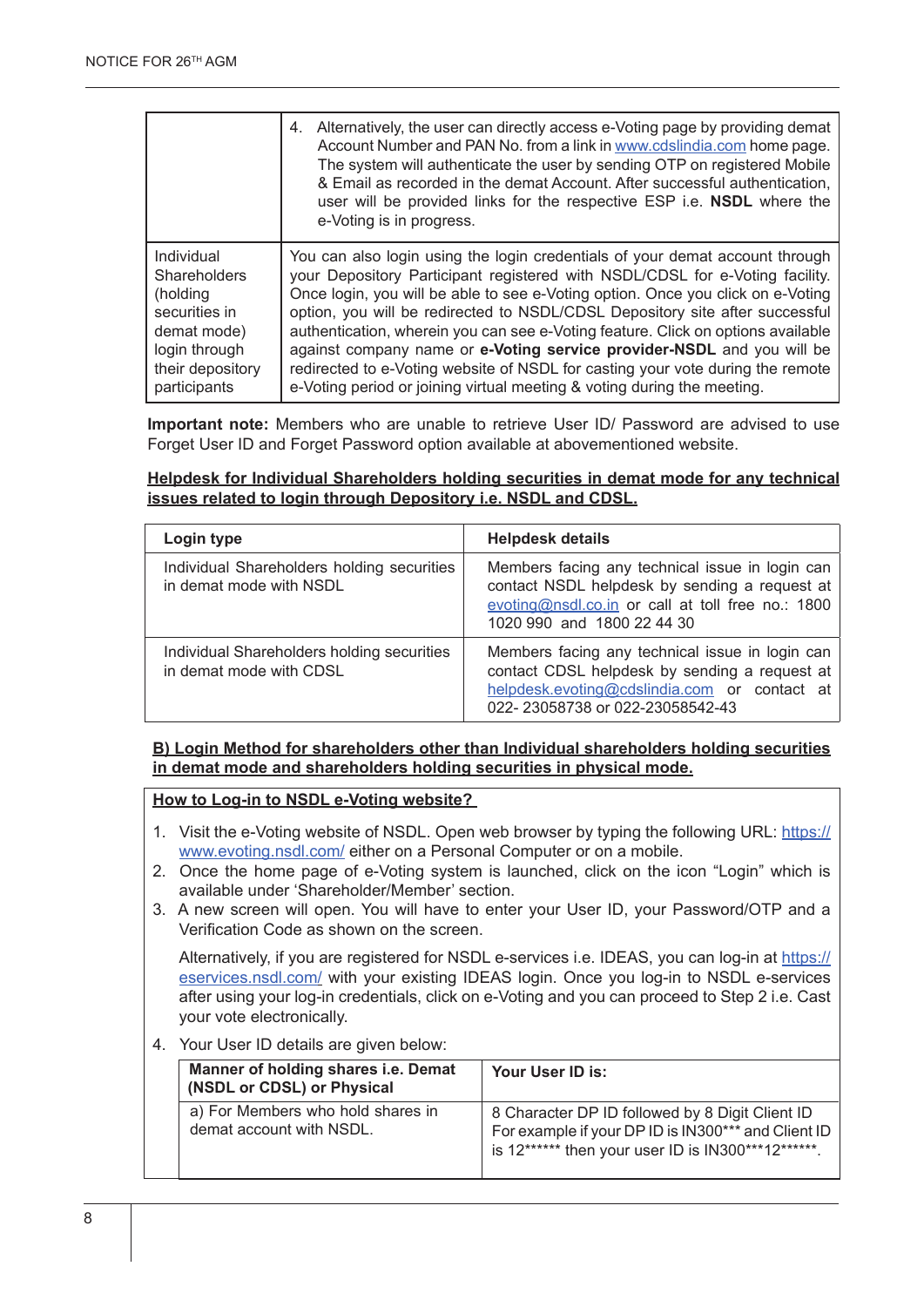| b) For Members who hold shares in 16 digit beneficiary ID<br>demat account with CDSL | For example if your Beneficiary ID is 12***************<br>then your user ID is 12**************     |
|--------------------------------------------------------------------------------------|------------------------------------------------------------------------------------------------------|
| Physical Form.                                                                       | c) For Members holding shares in EVEN Number followed by Folio Number registered<br>with the company |
|                                                                                      | For example if folio number is 001*** and EVEN is<br>101456 then user ID is 101456001***             |

- 5. Password details for shareholders other than Individual shareholders are given below:
	- a) If you are already registered for e-Voting, then you can use your existing password to login and cast your vote.
	- b) If you are using NSDL e-Voting system for the first time, you will need to retrieve the 'initial password' which was communicated to you. Once you retrieve your 'initial password', you need to enter the 'initial password' and the system will force you to change your password.
	- c) How to retrieve your 'initial password'?
		- (i) If your email ID is registered in your demat account or with the company, your 'initial password' is communicated to you on your email ID. Trace the email sent to you from NSDL from your mailbox. Open the email and open the attachment i.e. a .pdf file. Open the .pdf file. The password to open the .pdf file is your 8 digit client ID for NSDL account, last 8 digits of client ID for CDSL account or folio number for shares held in physical form. The .pdf file contains your 'User ID' and your 'initial password'.
		- (ii) If your email ID is not registered, please follow steps mentioned below in **process for those shareholders whose email ids are not registered.**
- 6. If you are unable to retrieve or have not received the "Initial password" or have forgotten your password:
	- a) Click on "**Forgot User Details/Password**?" (If you are holding shares in your demat account with NSDL or CDSL) option available on www.evoting.nsdl.com.
	- b) **Physical User Reset Password**?" (If you are holding shares in physical mode) option available on www.evoting.nsdl.com.
	- c) If you are still unable to get the password by aforesaid two options, you can send a request at evoting@nsdl.co.in mentioning your demat account number/folio number, your PAN, your name and your registered address etc.
	- d) Members can also use the OTP (One Time Password) based login for casting the votes on the e-Voting system of NSDL.
- 7. After entering your password, tick on Agree to "Terms and Conditions" by selecting on the check box.
- 8. Now, you will have to click on "Login" button.
- 9. After you click on the "Login" button, Home page of e-Voting will open.

#### **Details on Step 2 is given below:**

#### **How to cast your vote electronically and join General Meeting on NSDL e-Voting system?**

- 1. After successful login at Step 1, you will be able to see all the companies "EVEN" in which you are holding shares and whose voting cycle and General Meeting is in active status.
- 2. Select "EVEN" of company for which you wish to cast your vote during the remote e-Voting period and casting your vote during the General Meeting. For joining virtual meeting, you need to click on "VC/OAVM" link placed under "Join General Meeting".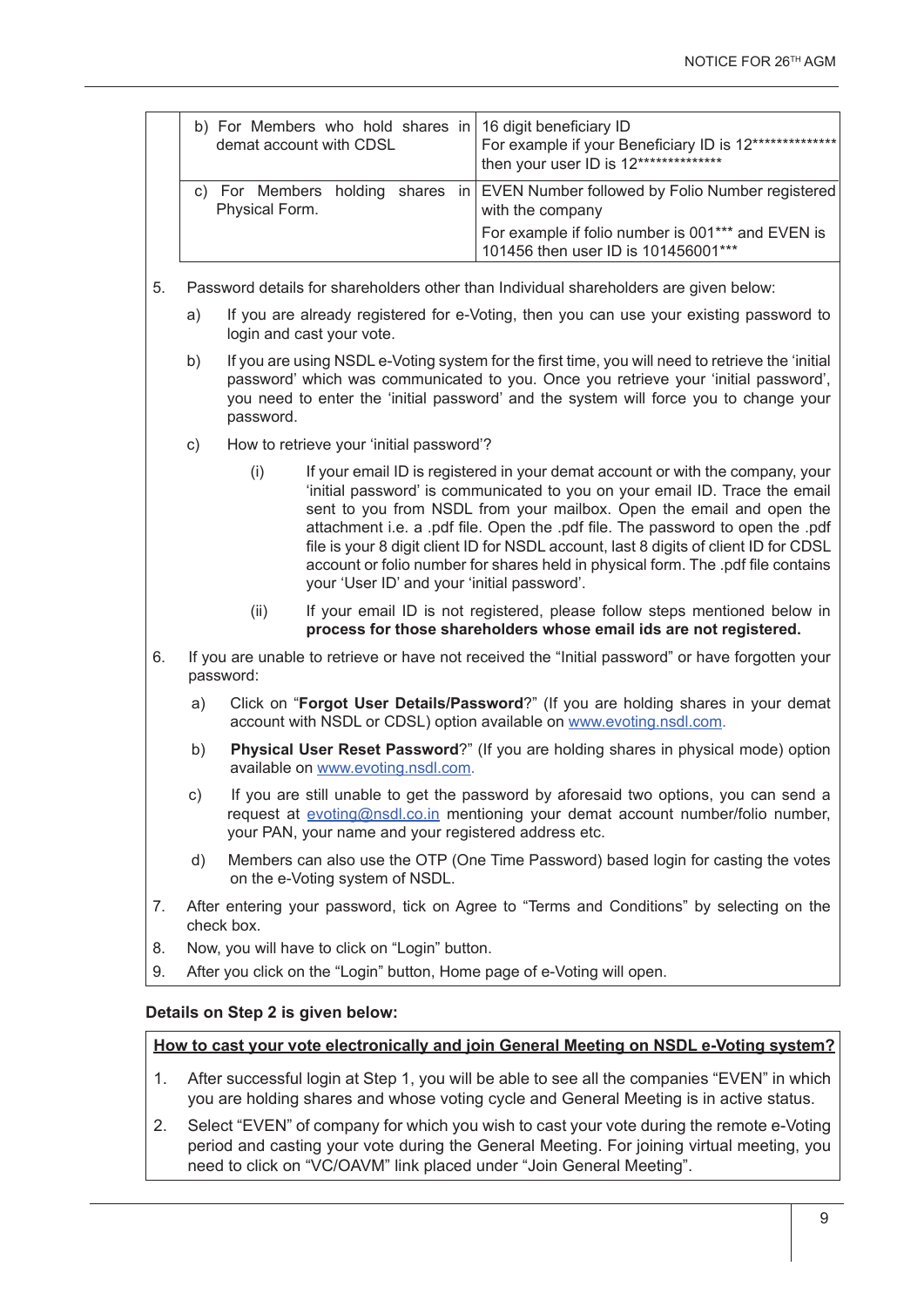- 3. Now you are ready for e-Voting as the Voting page opens.
- 4. Cast your vote by selecting appropriate options i.e. assent or dissent, verify/modify the number of shares for which you wish to cast your vote and click on "Submit" and also "Confirm" when prompted.
- 5. Upon confirmation, the message "Vote cast successfully" will be displayed.
- 6. You can also take the printout of the votes cast by you by clicking on the print option on the confirmation page.
- 7. Once you confirm your vote on the resolution, you will not be allowed to modify your vote.

#### **General Guidelines for shareholders**

- 1. Institutional shareholders (i.e. other than individuals, HUF, NRI etc.) are required to send scanned copy (PDF/JPG Format) of the relevant Board Resolution/ Authority letter etc. with attested specimen signature of the duly authorized signatory(ies) who are authorized to vote, to the Scrutinizer by e-mail to rupesh@cacsindia.com with a copy marked to evoting@nsdl.co.in.
- 2. It is strongly recommended not to share your password with any other person and take utmost care to keep your password confidential. Login to the e-voting website will be disabled upon five unsuccessful attempts to key in the correct password. In such an event, you will need to go through the "Forgot User Details/Password?" or "Physical User Reset Password?" option available on www.evoting.nsdl.com to reset the password.
- 3. In case of any queries, you may refer the Frequently Asked Questions (FAQs) for Shareholders and e-voting user manual for Shareholders available at the download section of www.evoting. nsdl.com or call on toll free no.: 1800 1020 990 and 1800 22 44 30 or send a request to Ms. Pallavi Mhatre, Manager, NSDL at evoting@nsdl.co.in.

#### **Webcast of the AGM:**

1. The Shareholders are informed that the Company will be providing a facility to view the live streaming of the AGM Webcast on the NSDL website. You may access the same by following the Remote E-voting process as given above in the Notice.The link will be available in shareholder login where the EVEN of Company will be displayed.

The Webcast facility will be available from 05:30 P.M. onwards on Friday, August 27, 2021.

2. In case of any queries, you may refer the Frequently Asked Questions (FAQs) for Shareholders and e-voting user manual for Shareholders available at the download section of www.evoting. nsdl.com or call on toll free no.:18001020990 and 1800224430 or send a request at evoting@ nsdl.co.in or contact Mr. MM Jain, Company Secretary at email: investors@naukri.com.

#### **Process for those shareholders whose email ids are not registered with the depositories for procuring user id and password and registration of e-mail ids for e-voting for the resolutions set out in this notice**:-

- 1. In case shares are held in physical mode please provide Folio No., Name of shareholder, scanned copy of the share certificate (front and back), PAN (self- attested scanned copy of PAN card), AADHAR (self- attested scanned copy of Aadhar Card) by email to investors@naukri.com.
- 2. In case shares are held in demat mode, please provide DPID-CLID (16 digit DPID + CLID or 16 digit beneficiary ID), Name, client master or copy of Consolidated Account statement, PAN (selfattested scanned copy of PAN card), AADHAR (self- attested scanned copy of Aadhar Card) to investors@naukri.com. If you are an Individual shareholder holding securities in demat mode, you are requested to refer to the login method explained at **step 1 (A**) i.e. **Login method for e-Voting and joining virtual meeting for Individual shareholders holding securities in demat mode**.
- 3. Alternatively shareholders/members may send a request to evoting@nsdl.co.in for procuring user id and password for e-voting by providing above mentioned documents.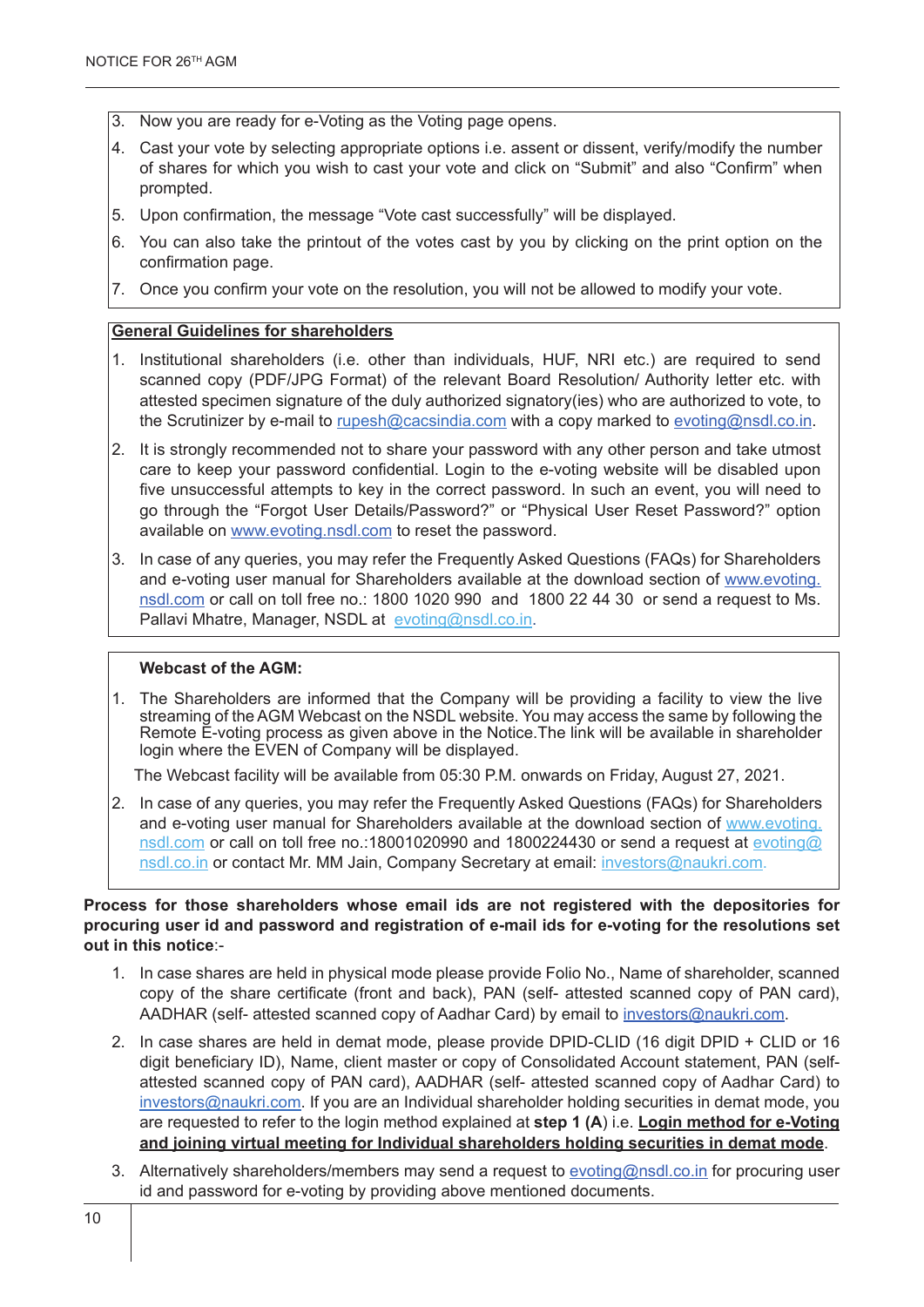4. In terms of SEBI circular dated December 9, 2020 on e-Voting facility provided by Listed Companies, Individual shareholders holding securities in demat mode are allowed to vote through their demat account maintained with Depositories and Depository Participants. Shareholders are required to update their mobile number and email ID correctly in their demat account in order to access e-Voting facility.

# **THE INSTRUCTIONS FOR MEMBERS FOR e-VOTING ON THE DAY OF THE AGM ARE AS UNDER:-**

- 1. The procedure for e-Voting on the day of the AGM is same as the instructions mentioned above for remote e-voting.
- 2. Only those Members/ shareholders, who will be present in the AGM through VC/OAVM facility and have not casted their vote on the Resolutions through remote e-Voting and are otherwise not barred from doing so, shall be eligible to vote through e-Voting system in the AGM.
- 3. Members who have voted through Remote e-Voting will be eligible to attend the AGM. However, they will not be eligible to vote at the AGM.
- 4. The details of the person who may be contacted for any grievances connected with the facility for e-Voting on the day of the AGM shall be the same person mentioned for Remote e-voting.

# **INSTRUCTIONS FOR MEMBERS FOR ATTENDING THE AGM THROUGH VC/OAVM ARE AS UNDER:**

- 1. Member will be provided with a facility to attend the AGM through VC/OAVM through the NSDL e-Voting system. Members may access by following the steps mentioned above for **Access to NSDL e-Voting system**. After successful login, you can see link of "VC/OAVM link" placed under **"Join General meeting"** menu against company name. You are requested to click on VC/ OAVM link placed under Join General Meeting menu. The link for VC/OAVM will be available in Shareholder/Member login where the EVEN of Company will be displayed. Please note that the members who do not have the User ID and Password for e-Voting or have forgotten the User ID and Password may retrieve the same by following the remote e-Voting instructions mentioned in the notice to avoid last minute rush.
- 2. Members are encouraged to join the Meeting through Laptops for better experience.
- 3. Further Members will be required to allow Camera and use Internet with a good speed to avoid any disturbance during the meeting.
- 4. Please note that Participants Connecting from Mobile Devices or Tablets or through Laptop connecting via Mobile Hotspot may experience Audio/Video loss due to Fluctuation in their respective network. It is therefore recommended to use Stable Wi-Fi or LAN Connection to mitigate any kind of aforesaid glitches.
- II. You can also update your mobile number and e-mail ID in the user profile details of the folio which may be used for sending future communication(s).
- III. The e-voting period commences on Monday, August 23, 2021 (9:00 A.M. IST) and ends on Thursday, August 26, 2021 (5:00 P.M. IST). The voting shall not be allowed beyond the said date and time. During this period, shareholders of the Company, holding shares either in physical form or in dematerialized form, as on the cut-off date (record date) of Friday, August 20, 2021, may cast their vote through remote e-voting. The e-voting module shall be disabled by NSDL for voting thereafter. Once the vote on a resolution is cast by the shareholder, the shareholder shall not be allowed to change it subsequently.
- IV. The voting rights of shareholders shall be in proportion to their share of the paid up equity share capital of the Company as on the cut-off date (record date) of Friday, August 20, 2021. Any person who is not a member as on the record date should treat the notice only for information purpose only.
- V. Members who have cast their votes by remote e-Voting prior to the AGM may also attend/ participate in the Meeting through VC/ OAVM but they shall not be entitled to cast their vote again.
- VI. The Scrutinizer shall, immediately after the conclusion of the voting at the Twenty Sixth Annual General Meeting first count the votes casted at the Twenty Sixth Annual General Meeting, thereafter, unblock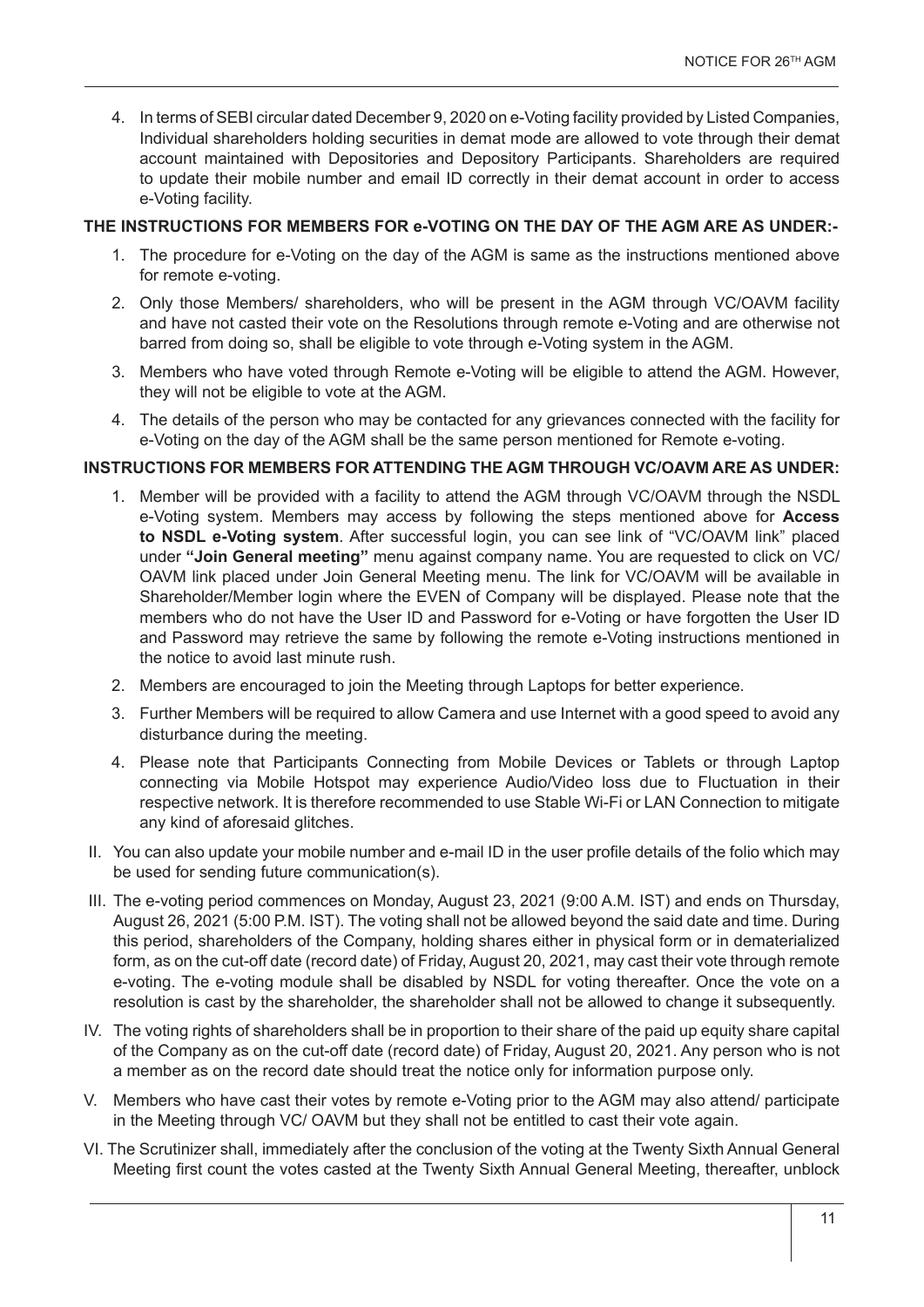the votes cast through Remote e-voting and make a consolidated Scrutinizer's Report of the votes cast in favour or against, if any, not later than 2 working days in terms of Listing Regulations or 3 days in terms of Act, whichever is earlier from the conclusion of the Twenty Sixth Annual General Meeting, to the Chairman of the Company or any other director/person duly authorized by him in writing, who shall countersign the same & declare the results of the voting forthwith.

- 23. Any person who becomes a member of the Company after dispatch of the Notice of the Meeting and holding shares as on the cut-off date i.e. August 20, 2021 can obtain user-ID & password by sending a request at evoting@nsdl.co.in or at evoting@naukri.com. However, if you are already registered with NSDL for Remote e-voting, then you can use your existing user ID & password for casting your vote. If you forgot your password, you can reset your password by using "Forgot User Details/Password?" or "Physical User Reset Password?" option available on www.evoting.nsdl.com. Individual Shareholders holding securities in demat mode, may follow steps mentioned in the Notice of the AGM under "Access to NSDL e-Voting system".
- 24. Mr. Rupesh Agarwal (Membership No. A16302), Managing Partner, failing him Dr. S. Chandrasekaran (Membership No. F1644), Senior Partner, failing him Mr. Shashikant Tiwari (Membership No. A28994), Partner, M/s Chandrasekaran Associates, Practicing Company Secretaries have been appointed as the Scrutinizer to scrutinize the voting process in a fair and transparent manner.
- 25. The Chairman shall, at the AGM, at the end of discussion on the resolutions on which voting is to be held, allow voting with the assistance of scrutinizer, by use of electronic voting for all those members who are present at the AGM but have not cast their votes by availing the remote e-Voting facility.
- 26. The Results shall be declared after the AGM of the Company within above stipulated time. The Results declared along with the consolidated Scrutinizer's Report shall be placed on the Company's website www.infoedge.in and on the website of NSDL and communicated to the Stock Exchanges.

# **EXPLANATORY STATEMENT PURSUANT TO SECTION 102 OF THE COMPANIES ACT, 2013**

#### **Item No. 5**

Mr. Ashish Gupta (DIN:00521511) was appointed as an Independent Director on the Board of the Company with effect from July 21, 2017 for a term of 5 (five) consecutive years by the shareholders in their Annual General Meeting held on July 24, 2018 pursuant to the provisions of Section 149, 150, 152 read with schedule IV and other applicable provisions of the Companies Act, 2013 ("the Act"), and the Companies (Appointment and Qualification of Directors) Rules, 2014 and the applicable provisions of the Securities and Exchange Board of India (Listing Obligations and Disclosure Requirements) Regulations, 2015 ("Listing Regulations"). He holds office as Independent Director of the Company up to July 20, 2022 ("first term" in line with the explanation to Sections 149(10) and 149(11) of the Act). Section 149 of the Act and provisions of the Listing Regulations inter-alia prescribe that an Independent Director shall hold office for a term of up to five consecutive years on the Board and shall be eligible for re-appointment on passing a special resolution by the company and disclosure of such appointment in its Board's report. Section 149(11) provides that an independent director may hold office for up to two consecutive terms.

The Nomination & Remuneration Committee of the Board of Directors, on the basis of the report of performance evaluation of Independent Directors, has recommended re-appointment of Mr. Ashish Gupta as Independent Director for a second term on the Board of the Company. The performance evaluation of Mr. Ashish Gupta was done during each year of his current tenure. Some of the performance indicators based for such evaluation were – attendance in the Board / Committee meetings, quality of participation/ preparation, ability to provide leadership, work as team player, commitment to protecting/enhancing interests of all shareholders and contribution in implementation of best governance practices etc.The brief resume of Mr. Ashish Gupta is available in the Annexure A to the Notice and detailed profile is available on the website of the company at http://www.infoedge.in/.

The Board, based on the performance evaluation of Mr. Ashish Gupta and as per the recommendation of the Nomination & Remuneration Committee, considers that, he is a well-respected professional who brings a wealth of experience and business acumen to the Board. His vast experience in the realm of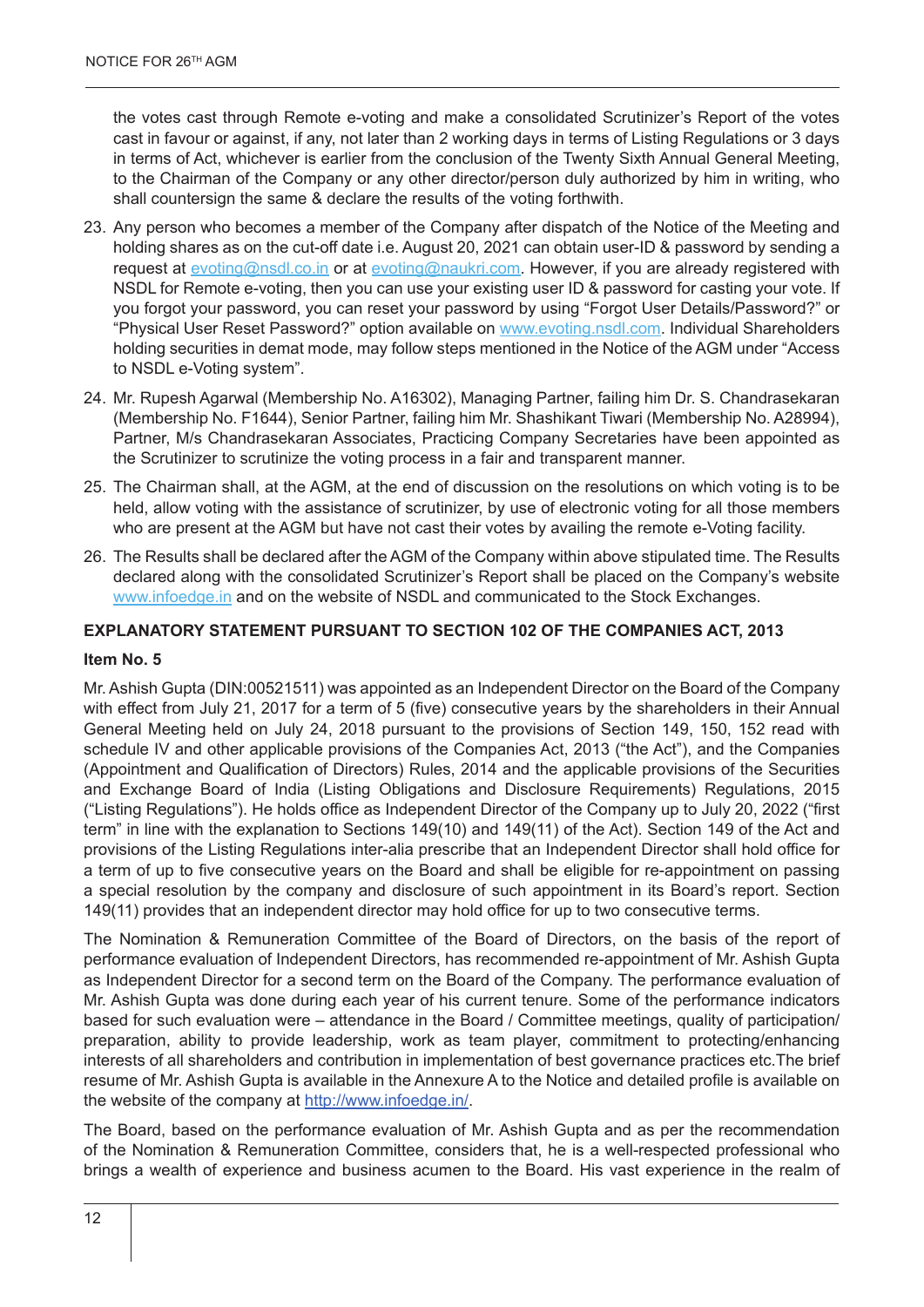Silicon Valley expertise, integrity and proficiency will provide invaluable insights to the Company as Info Edge pivots its service offerings with an intent of digital transformation. Further, given his contributions made by him during his first tenure, the continued association of Mr. Ashish Gupta would be beneficial to the Company and it is desirable to continue to avail his services as an Independent Director.

The Board of Directors of the Company at its meeting held on July 05, 2021 on the recommendation of Nomination & Remuneration Committee, has recommended the re-appointment of Mr. Ashish Gupta (DIN: 00521511) as an Independent Director of the Company for a second term for 4 (four) consecutive years, for the approval of the shareholders at this Annual General Meeting.

Mr. Ashish Gupta is not disqualified from being appointed as Director in terms of Section 164 of the Act and has given his consent to act as Director.

The Company has received notice in writing from a member under Section 160 of the Act proposing the candidature of Mr. Ashish Gupta for the office of Independent Director of the Company.

The Company has also received declarations from Mr. Ashish Gupta that he meets with the criteria of independence as prescribed both under sub-section (6) of Section 149 of the Act and under the Regulation 16 (1) (b) of the Listing Regulations.

In the opinion of the Board, Mr. Ashish Gupta fulfills the conditions for appointment as Independent Director as specified in the Act and the Listing Regulations and is independent of the management.

Mr. Ashish Gupta is not debarred from holding the office of Director by virtue of any SEBI, MCA order or any other such authority.

Copy of draft letter of appointment of Mr. Ashish Gupta setting out the terms and conditions of appointment is available for inspection by the members at the registered office of the Company.

Mr. Ashish Gupta is interested in the resolution set out at item no. 5 of the Notice and his relatives may be deemed to be interested in the above resolution to the extent of their shareholding interest, if any, in the Company. Save and except the above, none of the other Directors/Key Managerial Personnel of the Company/ their relatives are, in any way, concerned or interested, financially or otherwise, in this resolution.

This statement may also be regarded as an appropriate disclosure under the Listing Regulations. The Board recommends the resolution set out at item no. 5 of the Notice for approval by the members of the Company as a Special Resolution.

#### **Item no 6.**

Ms. Bala C Deshpande (DIN: 00020130) was appointed as an Independent Director on the Board of the Company pursuant to the provisions of Section 149 of the Act read with the Companies (Appointment and Qualification of Directors) Rules, 2014 and the erstwhile Clause 49 of the Listing Agreement with the stock exchanges. She held office as Independent Director of the Company up to March 31, 2019 ("first term" in line with the explanation to Sections 149(10) and 149(11) of the Act).

Section 149 of the Act and provisions of the Securities and Exchange Board of India (Listing Obligations and Disclosure Requirements) Regulations, 2015 ("Listing Regulations") inter alia prescribe that an Independent Director shall hold office for a term of upto five consecutive years on the Board and shall be eligible for re-appointment on passing a special resolution by the company and disclosure of such appointment in its Board's report. Section 149(11) provides that an independent director may hold office for up to two consecutive terms of maximum five years each.

On the basis of the recommendation of the Nomination & Remuneration Committee (NRC), the Board of Directors in its meeting held on January 29, 2019, proposed the matter of re-appointment of the aforementioned Independent Director to shareholders by way of Postal Ballot to hold office for a second term of up to 3 (three) consecutive years on the Board of the Company effective from April 1, 2019 to March 31, 2022.

As her second term as an Independent Director nears end on March 31, 2022, the Board has in its meeting held on July 05, 2021, pursuant to recommendation of the NRC Committee and subject to the prior approval of the Shareholders, decided to continue with Ms. Bala C Deshpande as a Non-Executive Director on the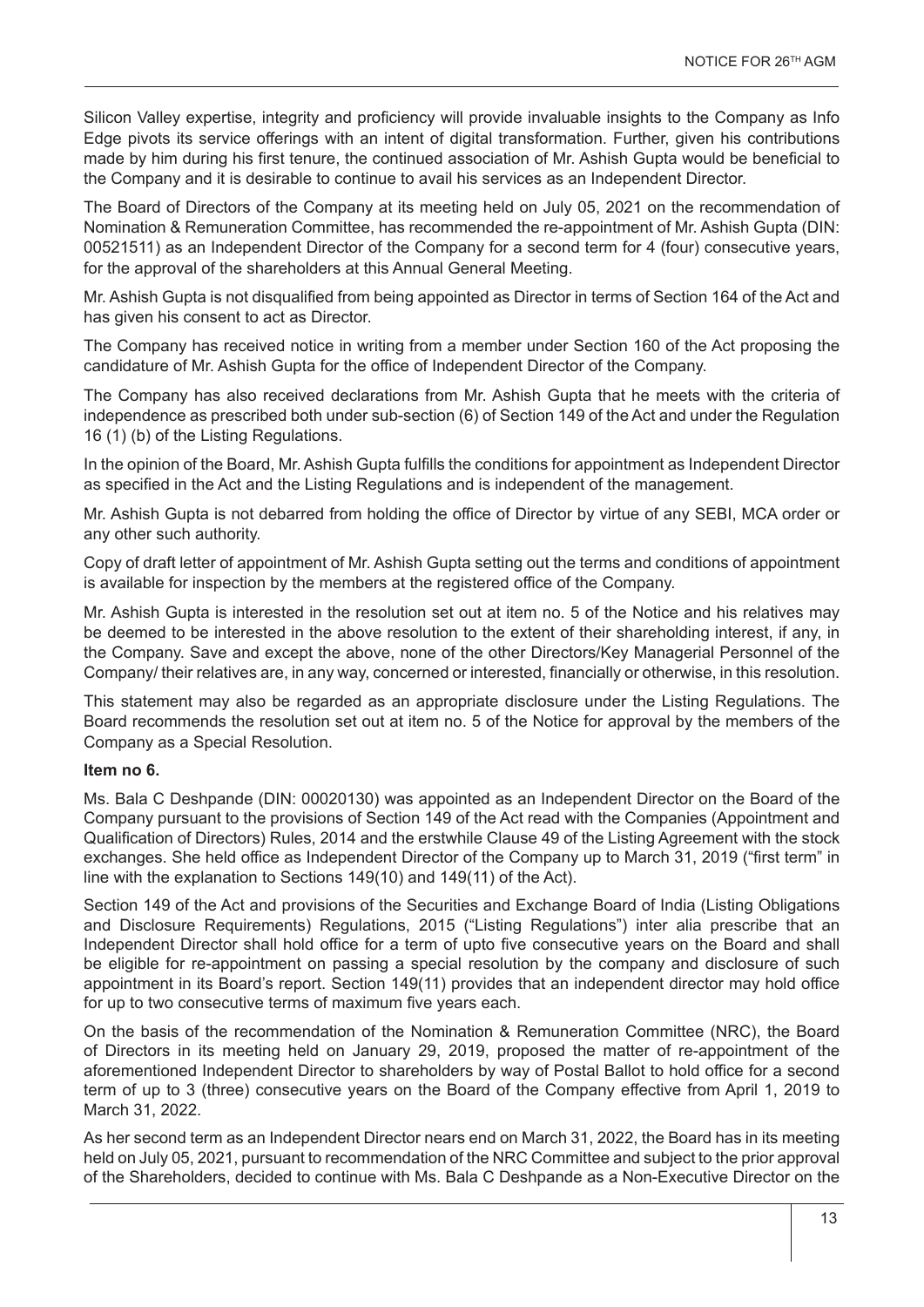Board of the Company for one year after expiry of her present tenure as an Independent Director i.e. with effect from April 01, 2022 till March 31, 2023. The Board feels that continuation of Ms. Bala C Deshpande on the Board, for the time being is vitally important for tackling the challenges around seamless continuity of the Board, seeking the continued benefits of the rich & varied experience of Ms. Bala C Deshpande who has been long associated with the Company and giving reasonable time & flexibility to the NRC & Board to identify suitable candidate for recommending her/his appointment as Independent Directors with the right level of leadership ability and skills, particularly in view of the continued pandemic situation where physical meetings are rendered difficult to have face-to-face interactions with potential candidates due to travel & health advisory restrictions imposed by the Govt.

The Nomination & Remuneration Committee of the Board of Directors, on the basis of the report of performance evaluation, has recommended the continuation of Ms. Bala C Deshpande as a Non-Executive Director on the Board of the Company for one year. The performance evaluation of Ms. Bala C Deshpande was done during each year of her current tenure. Some of the performance indicators based for such evaluation were – attendance in the Board / Committee meetings, quality of participation/preparation, ability to provide leadership, work as team player, commitment to protecting/enhancing interests of all shareholders and contribution in implementation of best governance practices etc. The brief resume of Ms. Bala C Deshpande is available in the Annexure A to the Notice and detailed profile is available on the website of the company at http://www.infoedge.in/.

Ms. Bala C Deshpande is not disqualified from being appointed as Director in terms of Section 164 of the Act and has given her consent to act as Director.

The Company has received notice in writing from a member under Section 160 of the Act proposing the candidature of Ms. Bala C Deshpande for the office of Non-Executive Director of the Company.

Ms. Bala C Deshpande is not debarred from holding the office of Director by virtue of any SEBI, MCA order or any other such authority.

Ms. Bala C Deshpande is interested in the resolution set out at item no. 6 of the Notice and her relatives may be deemed to be interested in the above resolution to the extent of their shareholding interest, if any, in the Company. Save and except the above, none of the other Directors/Key Managerial Personnel of the Company/ their relatives are, in any way, concerned or interested, financially or otherwise, in this resolution.

This statement may also be regarded as an appropriate disclosure under the Listing Regulations. The Board recommends the resolution set out at item no. 6 of the Notice for approval by the members of the Company as an Ordinary Resolution.

> By Order of the Board For **Info Edge (India) Ltd.**

> > Sd/-

**MM Jain**  Place: Noida **SVP- Secretarial & Company Secretary Membership No: F9598**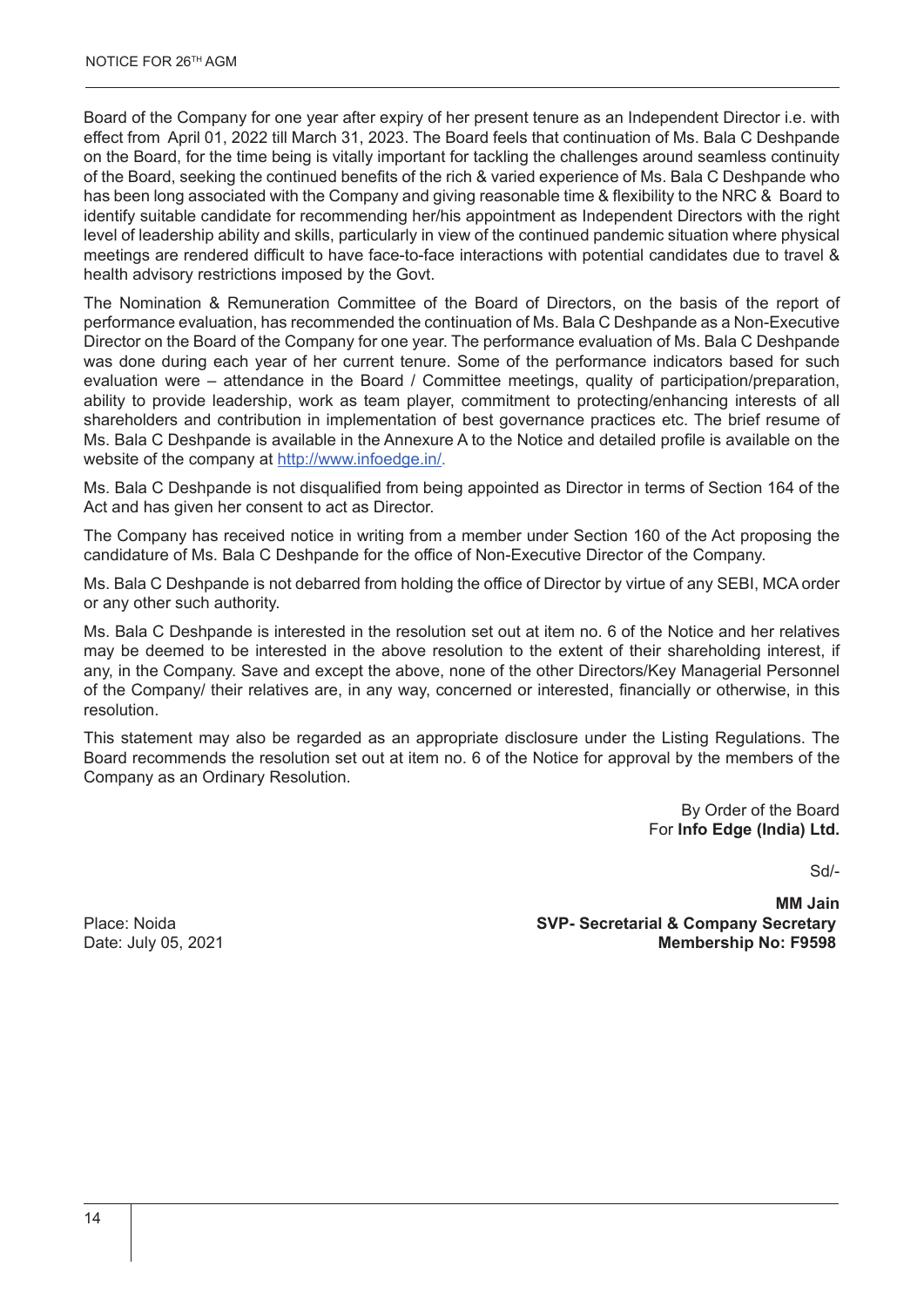# **Annexure A**

#### **Details of the Directors seeking appointment/ re-appointment in the Annual General Meeting [Pursuant to Regulation 36 of the SEBI (Listing Obligations & Disclosure Requirements) Regulations, 2015 and Secretarial Standard – 2 issued by the Institute of Company Secretaries of India]**

| (Item No. 3, 5 & 6) |  |  |  |
|---------------------|--|--|--|
|---------------------|--|--|--|

| <b>Name of the Director</b>                           | <b>Hitesh Oberoi</b>                                                                                                                                                                                                                                                                                                                                                                                                                                                                                                                                                                                                                                                                                                                                                                                               | <b>Ashish Gupta</b>                                                                                                                                                                                                                                                                                                                                                                                                                                                                                                                                                                                                                                                                                                                                                                                                                                                 | <b>Bala C Deshpande</b>                                                                                                                                                                                                                                                                                                                                                                                                                                                                                                                                                                                                                                         |
|-------------------------------------------------------|--------------------------------------------------------------------------------------------------------------------------------------------------------------------------------------------------------------------------------------------------------------------------------------------------------------------------------------------------------------------------------------------------------------------------------------------------------------------------------------------------------------------------------------------------------------------------------------------------------------------------------------------------------------------------------------------------------------------------------------------------------------------------------------------------------------------|---------------------------------------------------------------------------------------------------------------------------------------------------------------------------------------------------------------------------------------------------------------------------------------------------------------------------------------------------------------------------------------------------------------------------------------------------------------------------------------------------------------------------------------------------------------------------------------------------------------------------------------------------------------------------------------------------------------------------------------------------------------------------------------------------------------------------------------------------------------------|-----------------------------------------------------------------------------------------------------------------------------------------------------------------------------------------------------------------------------------------------------------------------------------------------------------------------------------------------------------------------------------------------------------------------------------------------------------------------------------------------------------------------------------------------------------------------------------------------------------------------------------------------------------------|
| <b>DIN</b>                                            | 01189953                                                                                                                                                                                                                                                                                                                                                                                                                                                                                                                                                                                                                                                                                                                                                                                                           | 00521511                                                                                                                                                                                                                                                                                                                                                                                                                                                                                                                                                                                                                                                                                                                                                                                                                                                            | 00020130                                                                                                                                                                                                                                                                                                                                                                                                                                                                                                                                                                                                                                                        |
| Date of Birth (Age)                                   | 05/06/1972 (49)                                                                                                                                                                                                                                                                                                                                                                                                                                                                                                                                                                                                                                                                                                                                                                                                    | 18/12/1966 (54)                                                                                                                                                                                                                                                                                                                                                                                                                                                                                                                                                                                                                                                                                                                                                                                                                                                     | 15/04/1966 (55)                                                                                                                                                                                                                                                                                                                                                                                                                                                                                                                                                                                                                                                 |
| Date of First Appointment<br>on Board                 | 25/05/2001                                                                                                                                                                                                                                                                                                                                                                                                                                                                                                                                                                                                                                                                                                                                                                                                         | 21/07/2017                                                                                                                                                                                                                                                                                                                                                                                                                                                                                                                                                                                                                                                                                                                                                                                                                                                          | 01/04/2014                                                                                                                                                                                                                                                                                                                                                                                                                                                                                                                                                                                                                                                      |
| Relationship<br>with<br>Directors /Manager/KMP        | None                                                                                                                                                                                                                                                                                                                                                                                                                                                                                                                                                                                                                                                                                                                                                                                                               | None                                                                                                                                                                                                                                                                                                                                                                                                                                                                                                                                                                                                                                                                                                                                                                                                                                                                | None                                                                                                                                                                                                                                                                                                                                                                                                                                                                                                                                                                                                                                                            |
| Experience & Expertise in<br>Specific Functional Area | Wide experience in Sales<br>&<br>Marketing<br>operations,<br>setting up new businesses &<br>rich experience in Finance &<br>Management.                                                                                                                                                                                                                                                                                                                                                                                                                                                                                                                                                                                                                                                                            | Mr.<br>Gupta<br>is<br>of<br>one<br>the<br>pioneers<br>of<br>angel<br>India<br>investing<br>in<br>and<br>wide<br>experience<br>has<br>in<br>ΙT<br>entrepreneurship,<br>and<br>venture capitalism.                                                                                                                                                                                                                                                                                                                                                                                                                                                                                                                                                                                                                                                                    | Ms.<br>Deshpande<br>is<br>an<br>experienced Private Equity<br>Investor. She has deep<br>experience in the investing<br>field and has seen the full<br>cycle several times over.<br>She has generated returns<br>in her portfolio through her<br>deep strategic and business<br>building perspectives. She<br>has executed over 25 exits<br>buyback,<br>including<br>IPO,<br>strategic sale and capital<br>market divestments.                                                                                                                                                                                                                                   |
| Qualification                                         | Bachelor's<br>Degree<br>in<br>Computer Science from IIT,<br>Delhi & Masters of Business<br>Administration<br>from<br>IIM.<br>Bangalore.                                                                                                                                                                                                                                                                                                                                                                                                                                                                                                                                                                                                                                                                            | Bachelor's<br>degree<br>in<br>computer science from Indian<br>Institutute of Technology,<br>Kanpur and doctorate from<br>Stanford University, U.S.A in<br>database technology.                                                                                                                                                                                                                                                                                                                                                                                                                                                                                                                                                                                                                                                                                      | MA (Economics) and Master<br>of Management Studies                                                                                                                                                                                                                                                                                                                                                                                                                                                                                                                                                                                                              |
| Experience / Brief<br>Resume                          | He obtained his bachelor's<br>degree<br>in<br>computer<br>science<br>and<br>engineering<br>from the Indian Institute of<br>Technology, Delhi in 1994<br>and a postgraduate diploma<br>in management from Indian<br>Institute of Management,<br>Bangalore in 1996. Prior to<br>joining the Company, he was<br>the regional planning and<br>distribution manager (North<br>India) for the ice cream<br>division of Hindustan Lever<br>Limited, the Indian arm<br>of Unilever Plc, where he<br>worked for almost four years.<br>He, along with his partner,<br>Sanjeev<br>Bikhchandani,<br>won the "Ernst and Young<br>- Entrepreneur of the Year"<br>award in 2008 for Business<br>Transformation. He is also<br>the founder and on Board<br>Trustees of Ashoka<br>of<br>University<br>Plaksha<br>and<br>University. | Mr. Gupta has been involved<br>in several startups in the U.S.<br>and in India as an investor<br>and a board member. These<br>include Daksh, now part<br>of International Business<br>Machines (IBM).<br>He is also a co-founder<br>of<br>Tavant<br>Technologies.<br>Before working at Tavant<br>Technologies,<br>Gupta<br>Mr.<br>was at Amazon.com which<br>he joined in 1998 with the<br>acquisition<br>of<br>Junglee.<br>com where Mr. Gupta was<br>co-founder, vice president<br>of engineering,<br>and<br>- a<br>board member.<br>He has<br>also worked<br>at Oracle<br>Corporation and at IBM's<br>Almaden Research Center.<br>Mr. Gupta has published and<br>presented numerous papers<br>at international conferences<br>as well as edited a book<br>views"<br>"materialized<br>on<br>published by Massachusetts<br>Technology<br>Institute<br>of<br>press. | Ms. Deshpande is a Founder<br>Senior<br>Managing<br>and<br>with<br>MegaDelta<br>Director<br>Capital Advisors LLP, a<br>Growth Equity Fund. She<br>has 30+ years of work<br>experience of which 18 years<br>have been in the investment<br>Her<br>investing<br>area.<br>experience<br>spans<br>multi<br>stages and multi sectors.<br>She has, in these 18 years<br>experienced three investing<br>cycles and learnt immensely<br>from them. She started her<br>investment advisory in ICICI<br>Venture in 2001. In 2008<br>she joined NEA to set up<br>and head its India advisory<br>practice and oversaw the<br>deployment across three<br>NEA funds in India. |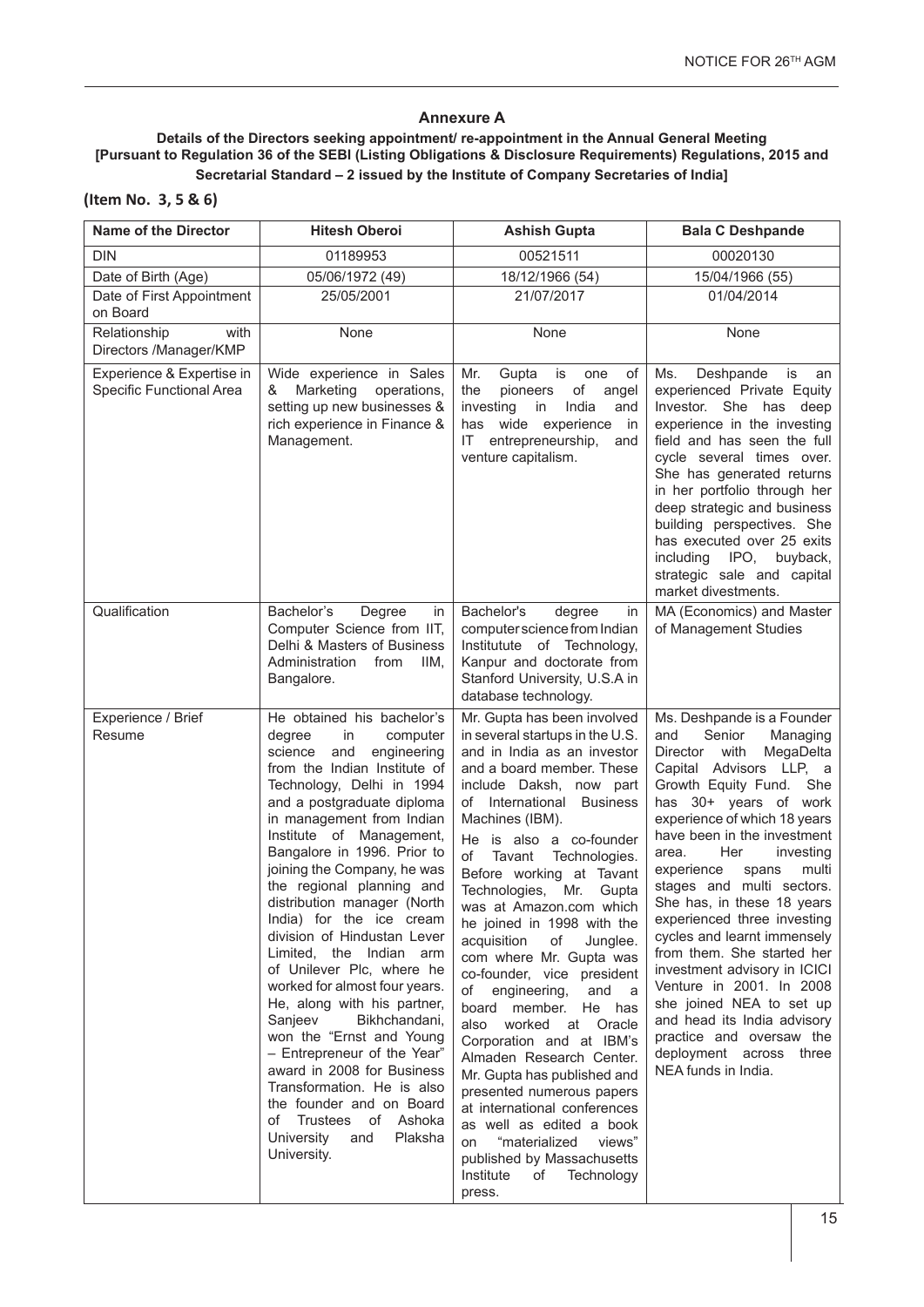| Membership<br>Board<br>оf<br>other Companies as on<br>March 31, 2021.                      | • Allcheckdeals India Private<br>Ltd.,<br>• Jeevansathi<br>Internet<br>Services Pvt. Ltd.,<br>• Highorbit Careers Pvt. Ltd.,<br>• Startup<br>Investments<br>(Holding) Ltd.,<br>• Naukri Internet Services<br>Ltd. and<br>• International Foundation<br>For Research And<br>Education. | • Hindustan Unilever Ltd.,<br>• Quicko Technosoft Labs<br>Pyt. Ltd. and<br>· Simplilearn Solutions Pvt.<br>Ltd. | • Future Enterprises Ltd.,<br>• Future<br>Supply<br>Chain<br>Solutions Ltd.,<br>• Panacea<br>Medical<br>Technologies Pvt. Ltd.,<br>• Financial Software And<br>Systems Pvt. Ltd.,<br>· Sidbi Venture Capital Ltd.,<br>• Greytip Software Pvt. Ltd.<br>and<br>• Medisys Edutech Pvt. Ltd.                                                                                                                                                                                                                                                                                                                                                                                                                                                                                                                                                 |
|--------------------------------------------------------------------------------------------|---------------------------------------------------------------------------------------------------------------------------------------------------------------------------------------------------------------------------------------------------------------------------------------|-----------------------------------------------------------------------------------------------------------------|------------------------------------------------------------------------------------------------------------------------------------------------------------------------------------------------------------------------------------------------------------------------------------------------------------------------------------------------------------------------------------------------------------------------------------------------------------------------------------------------------------------------------------------------------------------------------------------------------------------------------------------------------------------------------------------------------------------------------------------------------------------------------------------------------------------------------------------|
| Chairman/ Member of the<br>Committee of the Board<br>of Directors as on March<br>31, 2021. | Info Edge (India) Ltd.<br>1. Corporate Social<br>Responsibility<br>Committee- Member<br>2. Risk Management<br>Committee- Member<br>3.Committee of<br><b>Executive Directors-</b><br>Member<br>4. Business<br>Responsibility<br><b>Reporting Committee</b><br>- Member                 | Hindustan Unilever Ltd.<br>1. Audit Committee-<br>Member                                                        | Info Edge (India) Ltd.<br>1. Nomination &<br>Remuneration<br>Committee-Member<br>2. Stakeholders'<br>Relationship Committee-<br>Member<br><b>Future Enterprises Ltd.</b><br>1. Audit Committee-<br>Member<br>2. Nomination &<br>Remuneration<br>Committee-Chairperson<br>3. Corporate Social<br>Responsibility<br>Committee-Chairperson<br>4. Stakeholders'<br>Relationship Committee<br>- Chairperson<br><b>Future</b><br><b>Supply</b><br>Chain<br><b>Solutions Ltd.</b><br>1. Audit Committee-<br>Chairperson<br>2. Nomination &<br>Remuneration<br>Committee-<br>Chairperson<br><b>SIDBI Venture Capital Ltd.</b><br>1. Audit Committee-<br>Member<br>2. Nomination &<br>Remuneration<br>Committee-Member<br>3. Corporate Social<br>Responsibility<br>Committee-Member<br>4. Committee of Directors<br>(Divestment-NFSIT)-<br>Member |
| Number of Shares held<br>in the Company as on<br>March 31, 2021                            | 64,97,108 shares                                                                                                                                                                                                                                                                      | 51,123 shares directly<br>and 86,812 shares of the<br>Company jointly with his<br>Wife.                         | 53,349 shares                                                                                                                                                                                                                                                                                                                                                                                                                                                                                                                                                                                                                                                                                                                                                                                                                            |